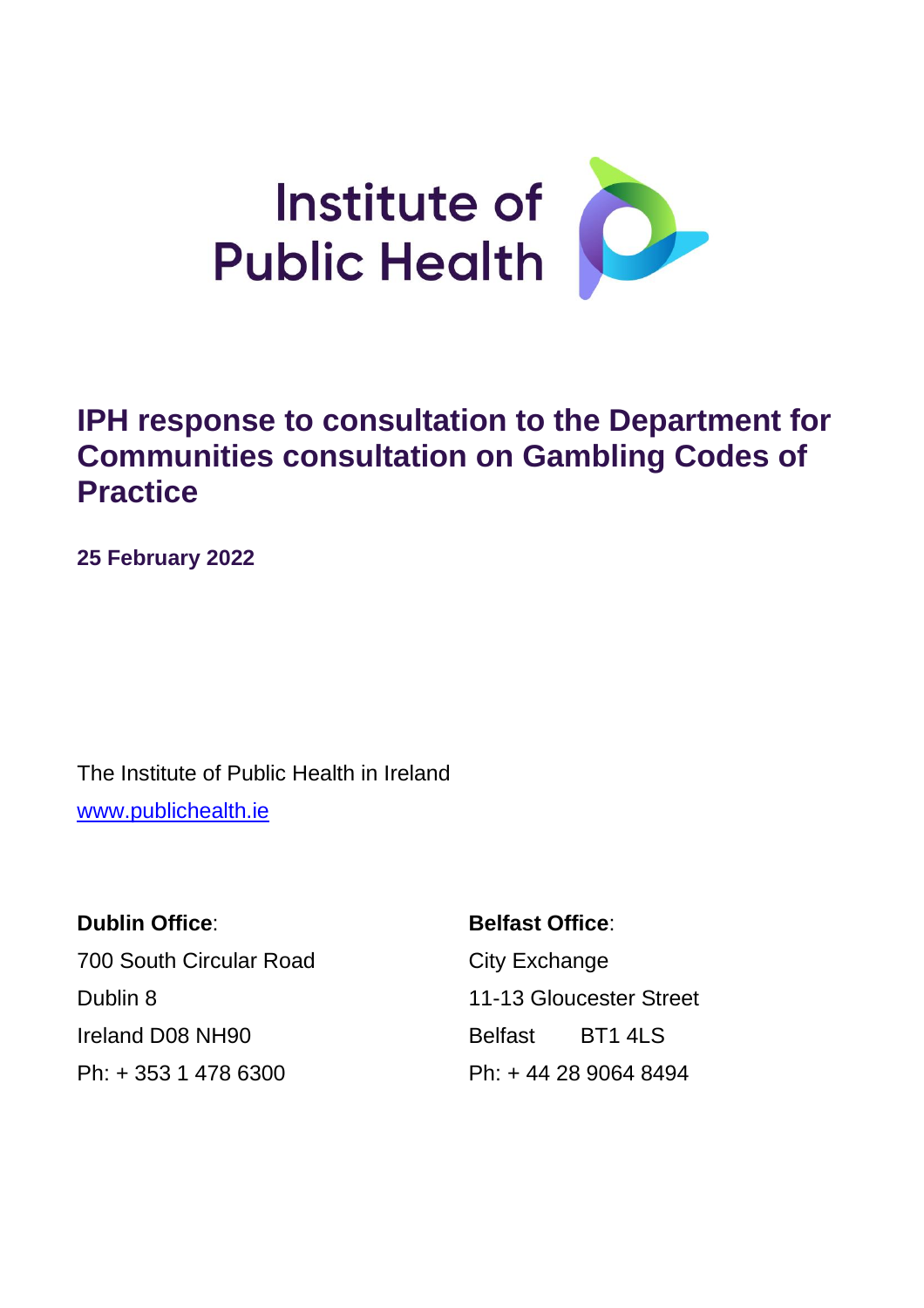# **Synopsis of IPH submission**

# **Introduction**

The Institute of Public Health informs public policy to support healthier populations in the Republic of Ireland and Northern Ireland.

Our key priorities are promoting health and wellbeing, improving health equity, and reducing health inequalities through Evidence, Policy, and Partnership.

The Institute recently responded to a Department for Communities consultation on developing new Gambling Codes of Practice for Northern Ireland.

The Gambling Codes of Practice are being developed for gambling operators, ie those who hold a licence, permit or certificate under the Betting, Gaming, Lotteries and Amusements (Northern Ireland) Order 1985.

# **Key Observations**

In its submission the Institute highlighted that Northern Ireland has the highest prevalence of problem gambling and mental ill health across the UK and that any legislation and Codes of Practice need to be on par with existing protections across the UK.

In its response, the Institute made a series of recommendations, including the following:

• The need to enshrine aspects of the proposed Gambling Codes of Practice into legislation, including self-exclusion measures, advertising and marketing, product design, and verification measures including affordability.

• A Regulator should have the power to review, revoke and amend the Codes of Practice and put forward recommendations for measures to be included as part of criminal law. Breaches of Codes of Practice should be clearly defined alongside any punitive measures such as fines, penalties or revocation of licence.

• The Codes of Practice being developed for Northern Ireland should provide the same protections available in the rest of the UK, as set out in the Gambling Commission Licensing Conditions and Codes of Practice.

• The proposal that gambling on credit is prohibited is welcome and the Institute would call for a complete ban on the use of credit card payments.

• The proposed measures on reverse withdrawals and the inclusion of age verification measures within the Codes of Practice are welcome.

• Consideration should be given to rolling out a test purchasing scheme, as part of any new regulatory framework.

• Banning free bets, VIP schemes and incentives through legislation is strongly recommended.

• Limits should be applied to stakes, prizes, and deposits of all gambling products, not just those in land-based venues. This could include on-screen warnings and limit-setting.

• It should be a condition of licensing that land-based operators provide data on trading hours, location of premises and the number and type of gaming machines on the premises as part of good practice.

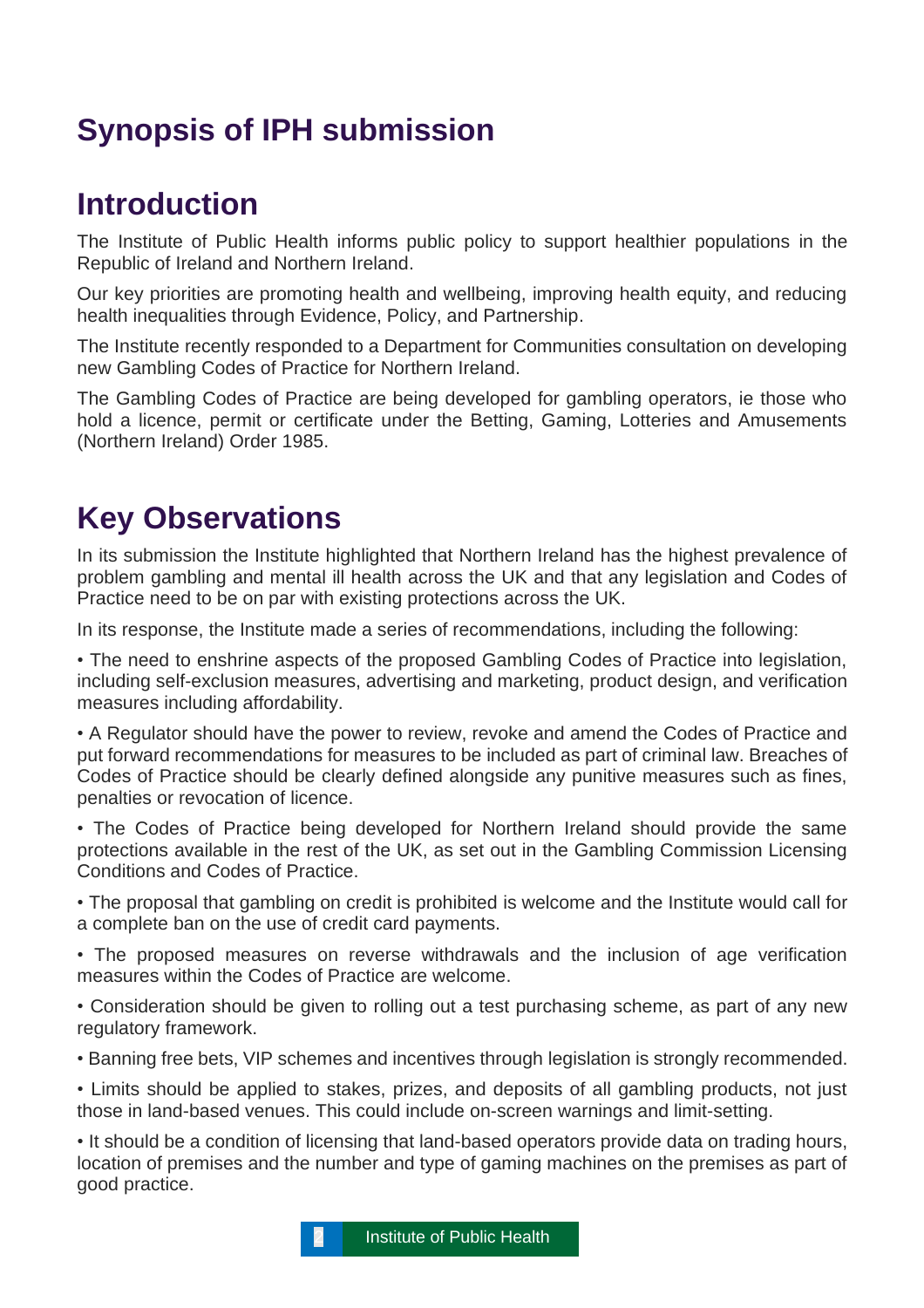

# **IPH response to the Department for Communities consultation on Gambling Codes of Practice**

**25 February 2022**

**The Institute of Public Health in Ireland [www.publichealth.ie](http://www.publichealth.ie/)**

**Dublin Office: Belfast Office:** 700 South Circular Road 6 Dublin 8 11-13 Gloucester Street Ireland Belfast D08 NH90 BT1 4LS

Ph: + 353 1 478 6300 Ph: + 44 28 9064 8494

6<sup>th</sup> Floor, City Exchange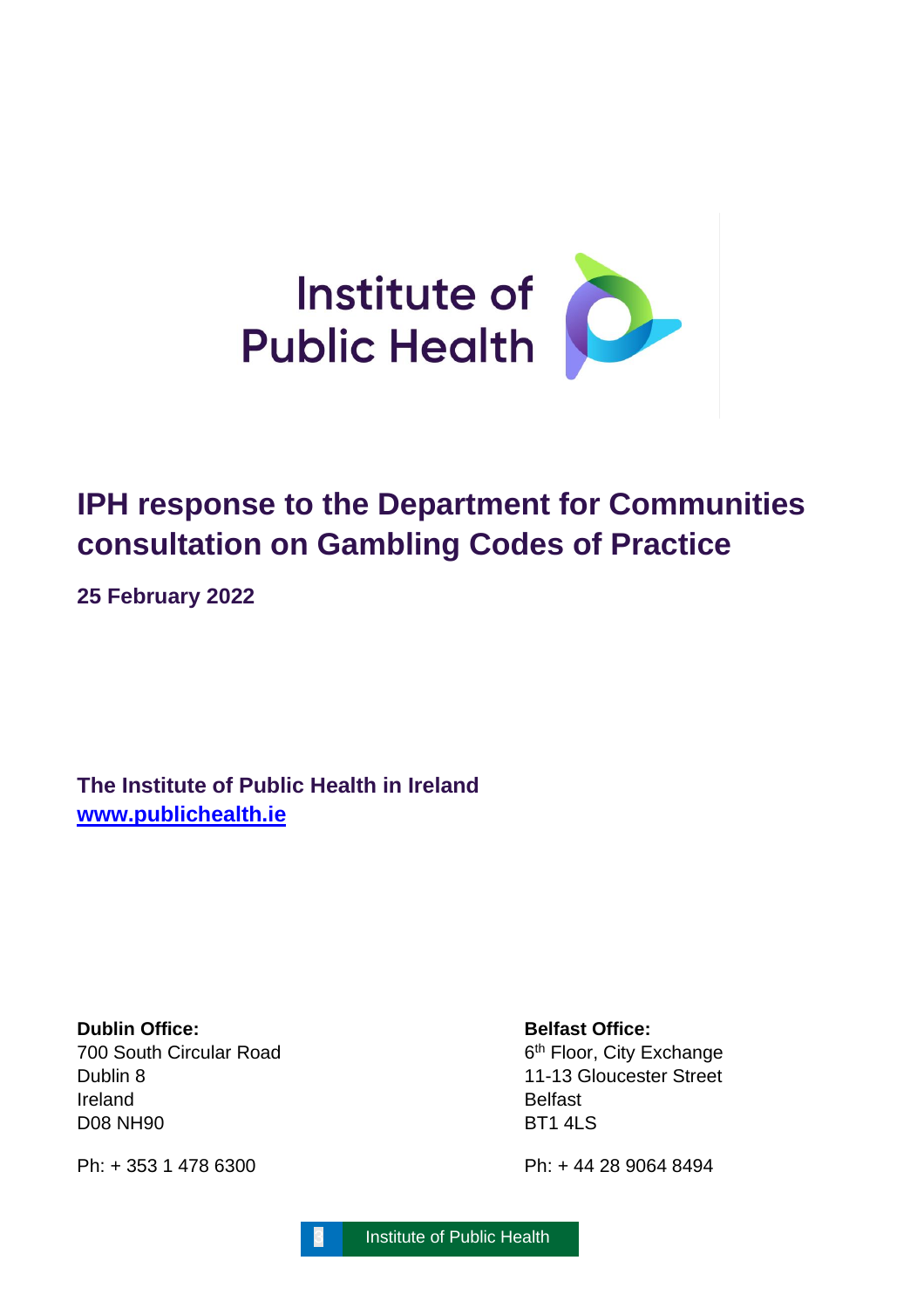# **Introduction**

# **The Institute of Public Health in Ireland**

The Institute of Public Health informs public policy to support healthier populations in Ireland and Northern Ireland. Set up in 1998, the Institute is jointly funded by the Departments of Health in Ireland and Northern Ireland. Our key priorities are promoting health and wellbeing, improving health equity, and reducing health inequalities. We work to achieve these by focusing on evidence, policy and partnership. The Institute has a team of public health and policy development specialists based in Dublin and Belfast.

The Institute of Public Health (The Institute/IPH) welcomes the opportunity to respond to the Department for Communities consultation on the Betting, Gaming, Lotteries and Amusements (Amendment) (Northern Ireland) Order 2022 - Gambling Codes of Practice.

The Institute has contributed to gambling policy development in both Ireland and Northern Ireland. Our inputs on gambling are listed below:

- The Institute of Public Health presented written and oral evidence to the All-Party Group on Reducing Harm Related to Gambling - Inquiry into Regulation of Gambling in Northern Ireland (2020/2021) (Institute of Public Health, 2020).
- In 2021, the Institute responded to the following Northern Ireland consultations and recommended the recognition of gambling as an associated behaviour and actions to mitigate its public health impacts should be aligned across all strategies:
	- o Substance Use Strategy
	- o Mental Health Strategy 2021-2031 (Institute of Public Health, 2021a)
	- o Sport and Physical Activity Strategy (Institute of Public Health, 2021b)
- In October 2021, the Institute and UK Public Health Network jointly hosted a Five Nations Roundtable event on gambling prevalence, harms and policy developments.
- The Institute provided written and oral evidence to the Committee for Communities on the Betting, Games and Lotteries & Amusements Bill consultation in November and December 2021 respectively (Northern Ireland Assembly, 2021).
- In January 2022, the Institute made a written Submission to the Joint Oireachtas Committee on Justice General Scheme of the Gambling Regulation Bill 2021.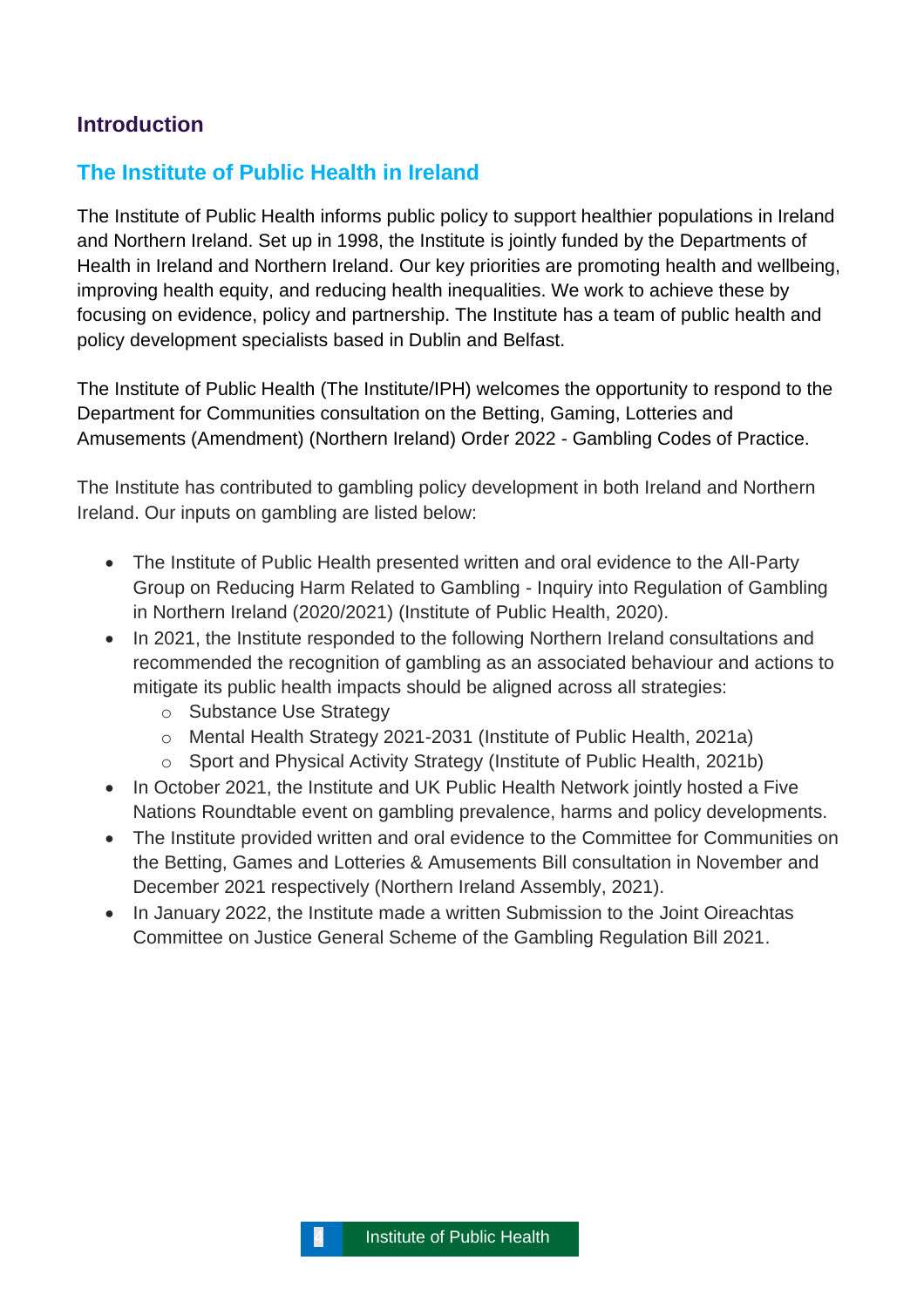# **Contents**

 $\overline{5}$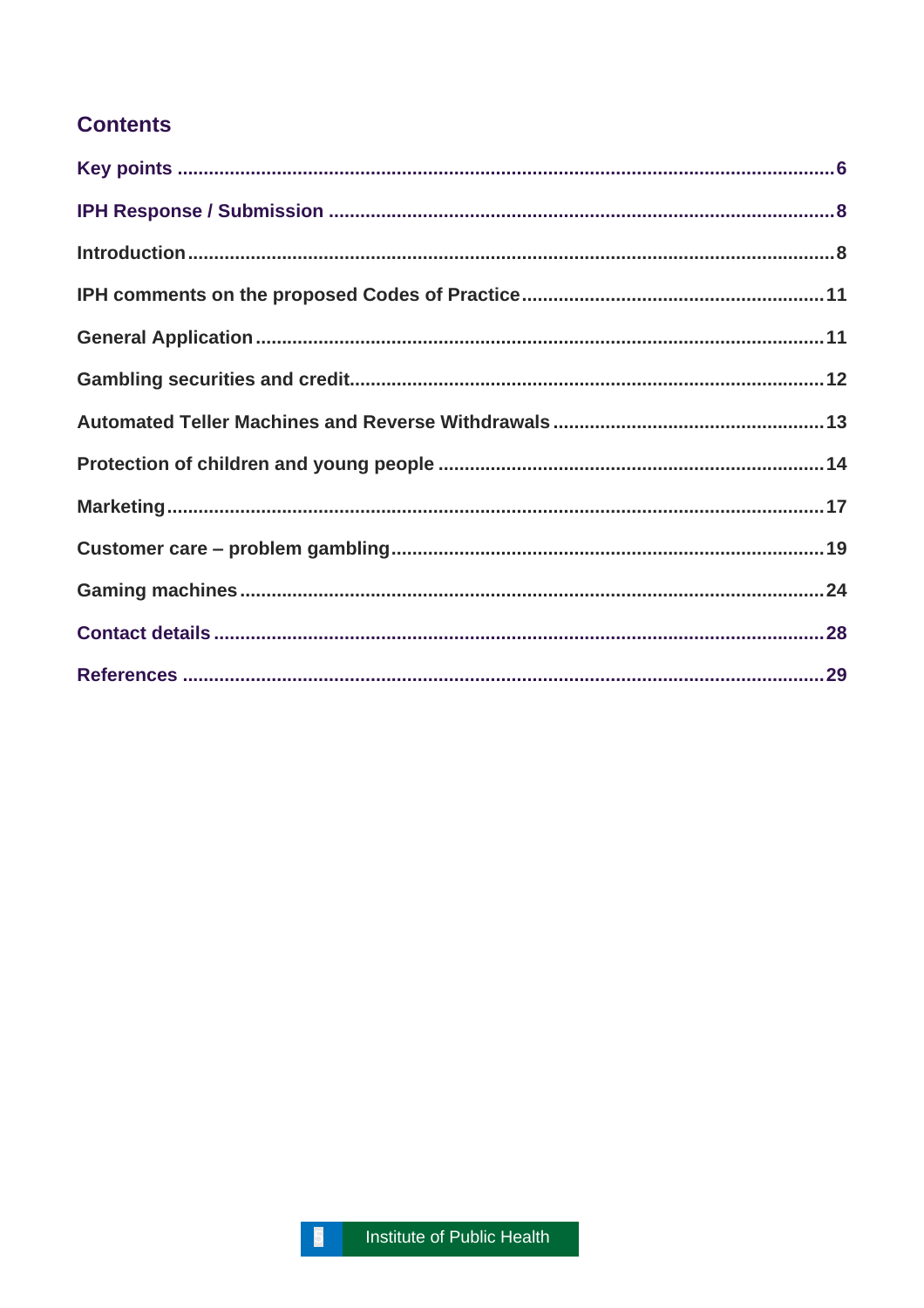# <span id="page-5-0"></span>**Key points**

- Northern Ireland has the highest prevalence of problem gambling and mental ill health across the UK, therefore, any legislation and Codes of Practice need to be on a parr with protection within the UK nations.
- There are certain measures currently set out within the Codes of Practice which would be better placed within legislation to reflect the seriousness of these issues and the impact when breaches occur. These include:
	- o Self-exclusion measures
	- o Advertising and marketing
	- o Product design
	- o Verification measures including affordability
- Once appointed, a Regulator should be given the powers to review, revoke and amend the Codes of Practice and put forward recommendations for measures which should be part of criminal law. Breaches of Codes of Practice should be clearly defined alongside any punitive measures such as fines, penalties or revocation of licence.
- The Codes of Practice being developed for Northern Ireland should provide the same protections available in the rest of the UK, as set out in the Gambling Commission Licensing Conditions and Codes of Practice.
- The Institute welcomes the proposal that gambling on credit is prohibited. We would call for a complete ban on the use of credit card payments either directly or indirectly, in both land-based and online gambling environments.
- We welcome the proposed measures relating to reverse withdrawals. It will be important to monitor the extent to which there are customer requests for reverse withdrawals and the potential impact or benefit this measure will have on gamblers.
- The Institute would encourage the Department for Communities to consider the roll-out of a test purchasing scheme, as part of any new regulatory framework.
- We welcome the inclusion of age verification measures with the Codes of Practice. However, there is a lack of clarity on independent monitoring of compliance.
- The Institute strongly recommends banning free bets, VIP schemes and incentives through the legislation as opposed to structures such as Codes of Practice. Certain promotional practices are harmful and should be prohibited.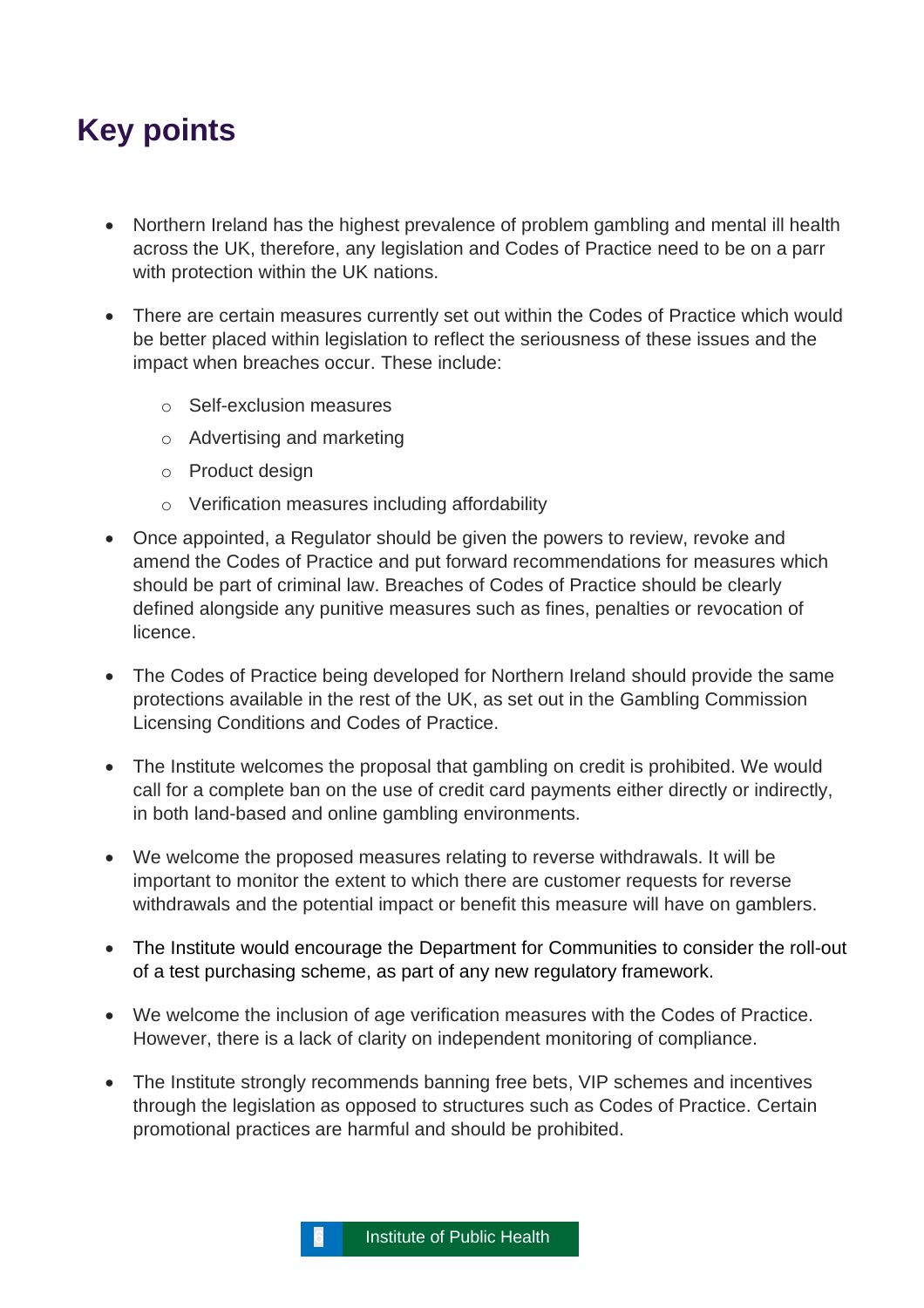- National self-exclusion schemes should be specified and routinely monitored by a consumer ombudsman. The consumer ombudsman should also be designated to investigate complaints against any licensed betting office that is not adhering to selfexclusion legislation.
- Limits should be applied to stakes, prizes, and deposits of all gambling products, not just those in land-based venues. On-screen warnings, and limit-setting should be used moderate gambling behaviour.
- The Institute recommends that it should be a condition of licensing that land-based operators provide data on trading hours, location of premises and the number and type of gaming machines on the premises as part of good practice.
- A longer term programme of legislative reform has been promised, but the timeline and sequencing of the proposed legislative reform is unclear. We are concerned that matters which should be addressed through legislation could be relegated to Codes of Practice.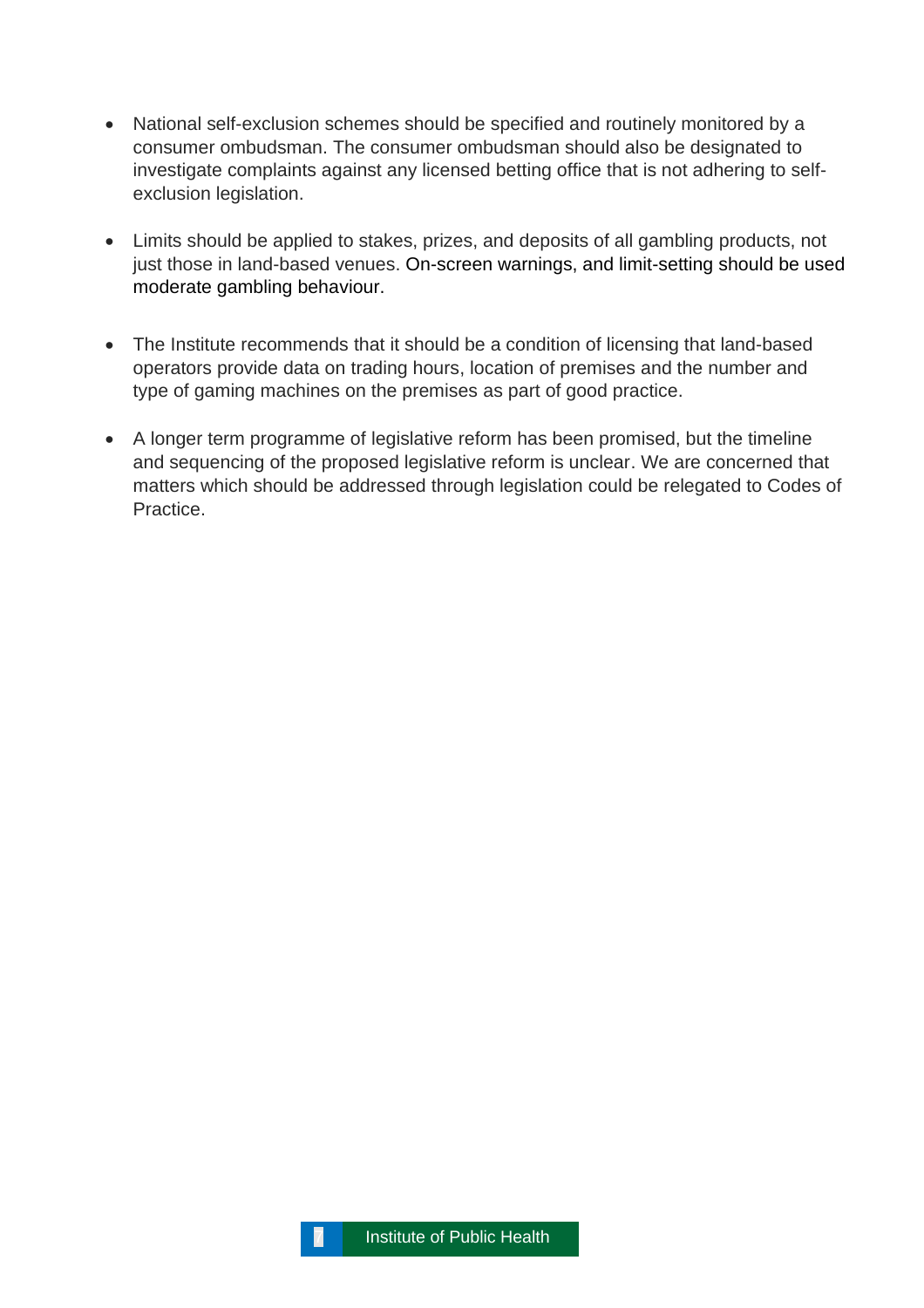# <span id="page-7-0"></span>**IPH Response / Submission**

## <span id="page-7-1"></span>**Introduction**

Effective policy to reduce gambling harms needs to adopt a broad focus, with strategic action planned and delivered to deal with the multifactorial determinants of health. This is well recognised for obesity, smoking, and alcohol consumption, yet such approaches are only just beginning to be recognised for gambling and Northern Ireland has no government-owned strategy for preventing harm from gambling (Wardle et al. 2019).

There are substantive aspects of gambling that the Institute believe need to be regulated by legislation to maximise protection and minimise gambling-related harms to the population. The Institute believes it is imperative that the Codes of Practice prioritise public health, reduction of gambling-related health inequalities and protection of children, young people, and vulnerable individuals.

The Institute would encourage the development of Codes of Practice which are reflective of, and tailored to, the unique vulnerabilities of the population in Northern Ireland. Northern Ireland has the highest prevalence of mental illness (O'Neill and Rooney, 2018) and problem gambling in the UK (Department for Communities, 2017), and so the population is particularly vulnerable to harm from gambling.

The Institute believes there is a role for mandatory Codes of Practice in the regulation of the gambling industry. However, we believe the following measures should be included in the legislation rather than within Codes of Practice:

#### **Self-exclusion measures**

- Self-exclusion measures such as opt out and exclusionary mechanisms, signposting to treatment and support services and the establishment of a multi-operator Exclusionary Register.
- It must be condition of the licence that a licence holder is prohibited from contacting a person registered or participating on the Exclusionary Register for the purpose of promoting or advertising gambling.
- Any promotion or information concerning promotions offered by a licence holder must communicate the risks of participating in licensed activities including details of any opt out, self-exclusionary mechanisms and the Exclusionary Register.
- National self-exclusion schemes should be specified and routinely monitored by a gambling regulator.
- Any self-exclusion scheme should require the identity of self-excluders to be shared between operators (both land-based and online).
- A consumer ombudsman should be designated to investigate complaints against any licensed betting office that is not adhering to self-exclusion legislation.
- Resourcing should be made available for data collection, monitoring and evaluation of self-exclusion schemes.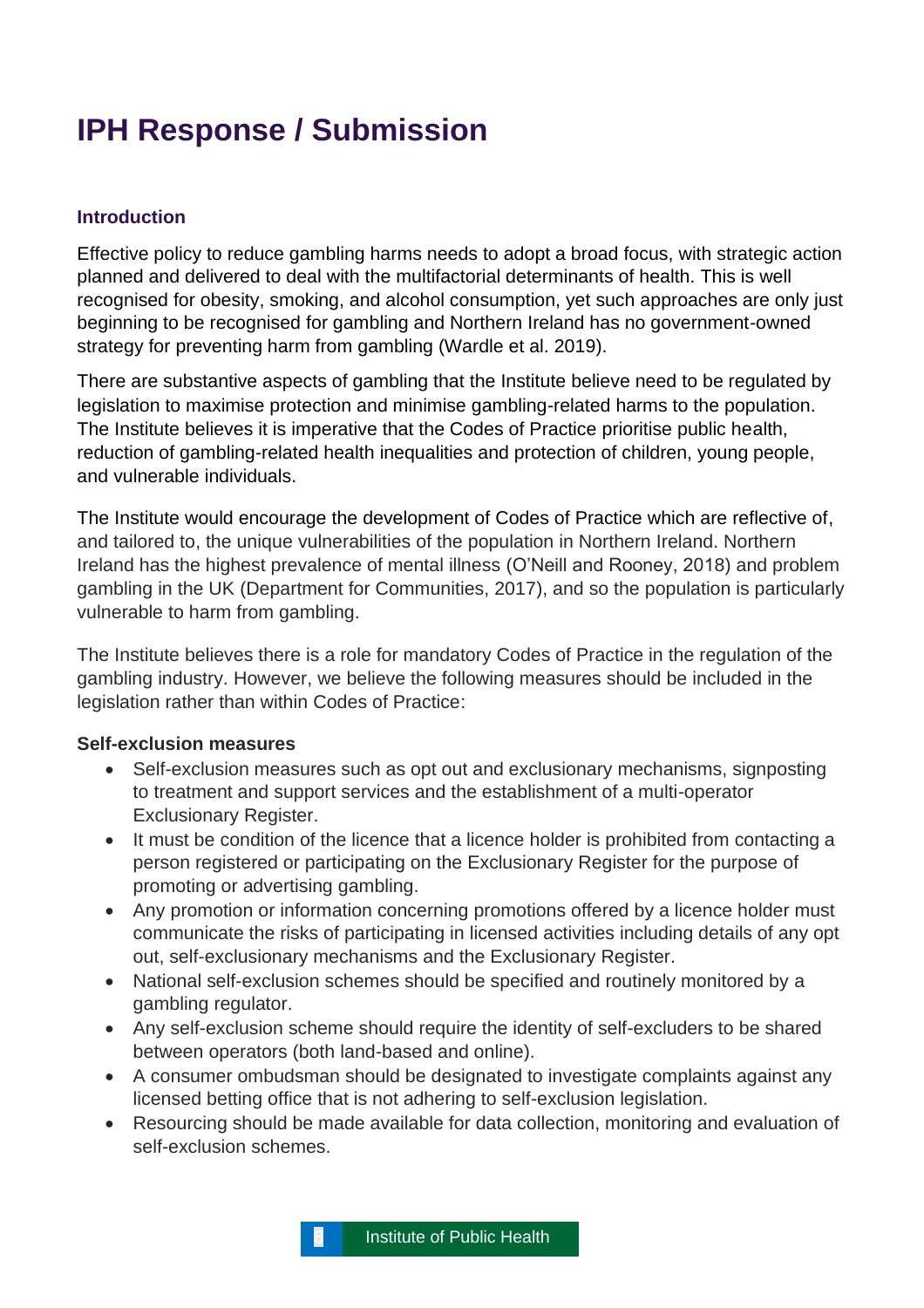# **Advertising and marketing**

- There should be extensive restriction on advertising that promotes gambling goods and services on TV, radio, and online channels.
- There should be a phasing out of gambling industry sponsorship for sports clubs and national governing bodies of sports starting with those groups providing sporting opportunities for children in Northern Ireland.

# **Product design**

- Game and product design rules should apply and be consistent in the land-based sector and online.
- Limits should be applied to stakes, prizes, and deposits of all gambling products, not just those in land-based venues.

# **Verification measures including affordability**

- Legal age of sale, age verification and single sign on verification measures should be enhanced.
- Screening and affordability checks including the involvement of financial institutions in blocking gambling transactions.
- A roll-out of a test purchasing scheme should be considered.
- Banning the use of credit cards for all forms of gambling.

The Institute recognises that ongoing monitoring will be required along with appropriate penalties for breaches of legislation. Based on legislation currently being considered in Ireland (Department of Justice, 2021), the Institute offer the following options for consideration:

# **Monitoring**

As part of the monitoring process, undisclosed tests or audits may be utilised for the purpose of ensuring a provider is complying with the provisions of the Act/Bill.

# **Penalties**

The regulator may seek to apply any (or a combination) of sanctions. These may include the suspension or revocation of a licence, blocking access to a remote or online provider in the jurisdiction/country for a period of time. Other sanctions may also include:

- shut down a provider's operations either on a temporary or permanent basis
- freeze bank accounts and other assets of a provider
- block advertising by or on behalf of a provider
- block payments to a provider

# **Larger offences and penalties**

Legislation being developed in Ireland includes a provision where, if an immediate or significant risk to the public is identified due to non-compliance, the regulator may issue a warning notice to a provider without having issued a compliance notice.

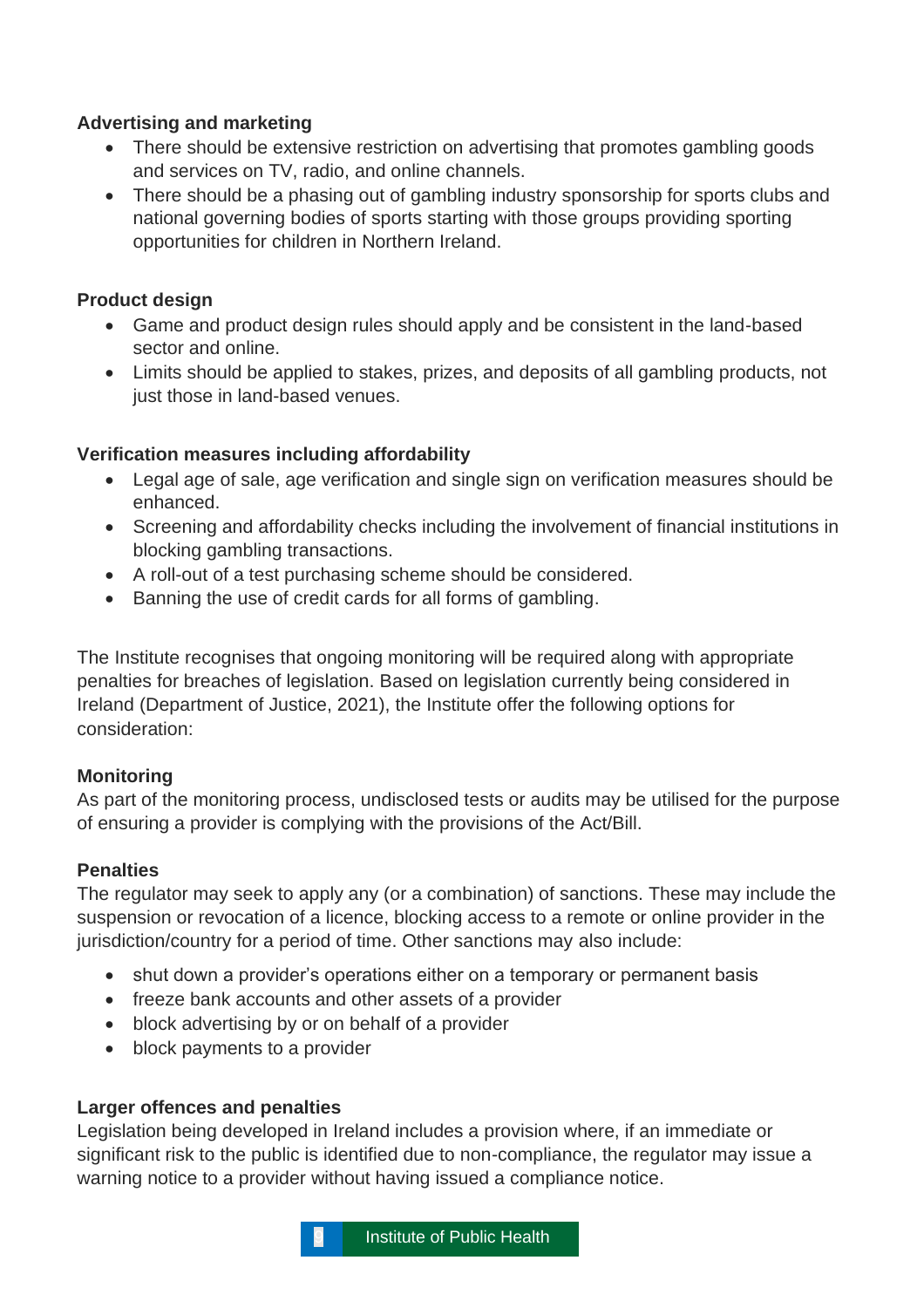A warning notice will:

- a) state that the regulator is of the view that the provider is or was not in compliance
- b) state the basis for this view
- c) outline the steps which the regulator deems necessary for the provider to take to bring itself into compliance
- d) provide a timeframe in which those actions must be taken
- e) outline the range of actions which may be taken by the regulator if the provider does not bring itself into compliance (Actions may include the initiation of proceedings or a decision to move to the imposition of an administrative financial sanction).

The Institute also recommend the following policy considerations:

- Regular engagement with the Commissioner for Children and Young People to ensure children will be protected within any regulatory framework.
- Inclusion of indicators and action points for gambling harms in existing health-related policy documents and action plans. For example, in Making Life Better, the Children and Young People's Strategy 2020-2030 and the Protect Life 2- Suicide Prevention Strategy.
- Routine monitoring of the level of access of children and young people to gambling activities, their engagement in these activities and the effectiveness of any age verification processes
- Development of an independent, government led strategy for preventing gambling harms.
- Mitigating gambling harms should be included as an area for engagement by the recently appointed Interim Mental Health Champion for Northern Ireland.

The importance of making these provisions legal requirements within the Bill is that they become criminal offences. There is a risk that less punitive measures, such as fines, will not act as a deterrent to multi-billion-pound gambling companies. Again, the absence of a Regulator will make it extremely difficult to monitor and respond to malpractice.

In the event that the above measures are not taken forward within the legislation, we would ask the Department for Communities to consider the evidence and recommendations set out under each proposed Code of Practice.

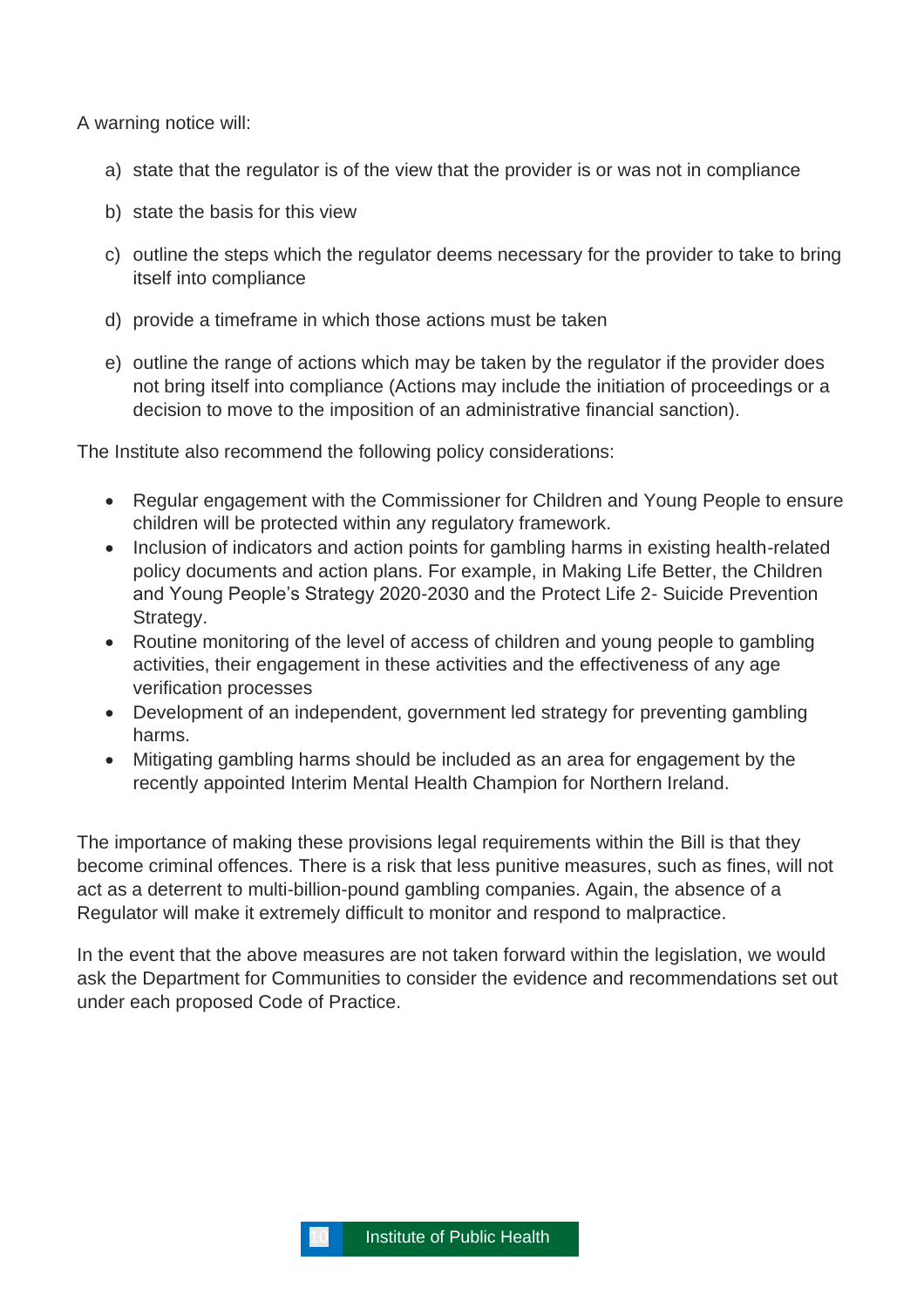#### <span id="page-10-0"></span>**IPH comments on the proposed Codes of Practice**

#### <span id="page-10-1"></span>**General Application**

The Draft Codes of Practice provide limited detail on the many facets of gambling which require regulation in order to prevent gambling-related harms. IPH believes there is an opportunity to develop more comprehensive licencing conditions and codes, similar to those set out by the Gambling Commission. The Gambling Commission has the power to issue two types of code of practice. The first is a social responsibility (SR) code. A SR code must be followed and has the force of a licence condition. The Commission may also issue ordinary codes (OC) which are intended to set out best industry practice. They are not mandatory, but operators are expected to follow them unless they have alternative arrangements in place that they can demonstrate are equally effective (Gambling Commission, 2021a).

#### **Recommendations**

- The Institute recommends that the Department for Communities consider replicating the Gambling Commission Licencing Conditions and Codes of Practice in the Codes of Practice for Northern Ireland to provide more comprehensive regulation of the gambling industry.
- We recommend that the Department review the Gambling Commission Licencing Conditions and Codes of Practice to determine their application in the Northern Ireland context.
- It seems pragmatic to follow the example of the Gambling Commission by implementing a Social Responsibility code, which has the force of a licensing condition. It is important that Codes of Practice are strictly adhered to by industry operators and so the impetus of codes being conditions of a licence is likely to result in greater compliance and result in an offence where there is a breach.
- The Institute has some concerns about the language used in the 'General Application' section. Firstly, the statement relating to the intention that the codes will 'build on and support good practice already existing within the industry' is subjective, as no independent reports on practice in Northern Ireland are supplied. Secondly, we do not believe it should be the purpose of the code to help the public to 'identify responsible and reputable gambling operators'. Rather, it should be the responsibility of a Regulator to set and monitor standards by which industry operators must comply.
- The Codes of Practice do not set out the measures which will be taken in response to a breach of the Codes. As the scale and severity of offences will vary, we would suggest that there would be a scheme of escalating fines, comprising a progressive scale of fines for specified offences, taking account of cumulative breaches of licensing conditions and legal obligations arising by operation of law. There should also be a limit to the number of financial sanctions a license holder can receive before a license is revoked.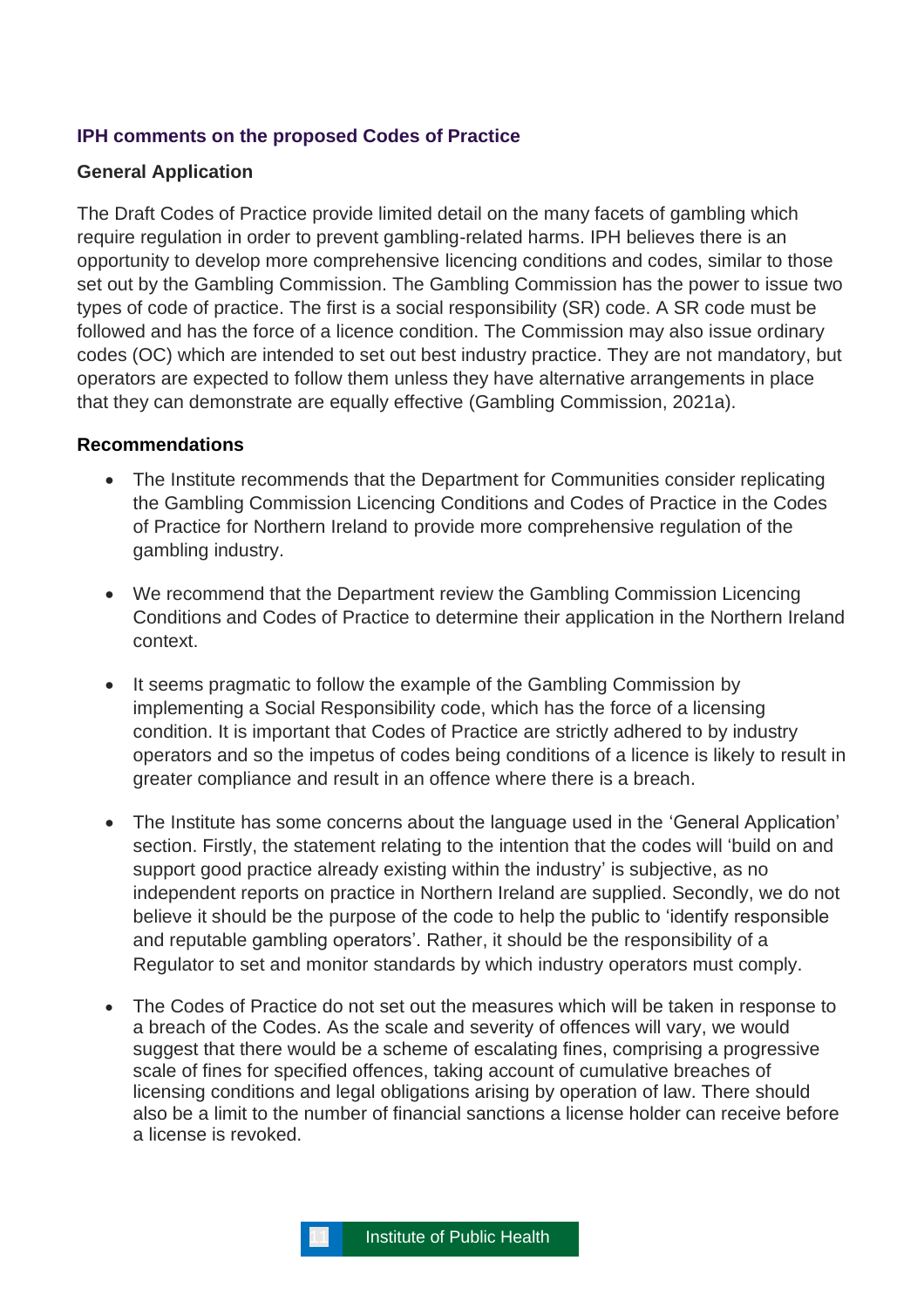# <span id="page-11-0"></span>**Gambling securities and credit**

#### **Evidence**

A report by Rogers et al (2019) cited evidence from the UK Adult Psychiatry Morbidity Survey (2007), which showed that 8% of English adults had experienced debt but, among problem gamblers, this number spiked to 38%. Use of short-term and payday loans credit was more than double among those experiencing problem gambling (7%) compared with those who did not experience problem gambling (3%). Authors of this report recommended restricting access to further funds while gambling, including the removal of gambling on credit cards at the point of sale and the removal of ATMs as key actions in this area.

Rogers et al noted that the relationship between credit (secured from any source) and gambling expenditure is apparent from the 2001-2007 Expenditure and Food Surveys. Credit repayments were associated with a 5% point increase in probability of being a gambler, and that the level of credit repayments was positively associated with higher rather than lower gambling expenditure. There was no evidence that the associations between loan repayments and gambling were moderated by household income.

In May 2018, the UK Department for Digital, Culture Media and Sport asked the Gambling Commission to consider the introduction of spending limits, pending affordability checks when individuals open accounts with online gambling services. Whilst this relates to online gambling (and the focus of this consultation is land-based gambling), the following observation by Rogers et al still holds relevance to land-based gambling. The authors note that spending limits, pending affordability checks, are temporary restrictions on expenditure and do not necessarily address the broader challenge of harms that can accumulate as individuals continue to gamble against established lines of credit. As such, a review of the broader role of credit in online gambling and more restrictive policy options is required (Rogers et al, 2019).

#### **Recommendations**

The Institute welcomes the proposal that gambling on credit is prohibited. We would call for a complete ban on the use of credit card payments either directly or indirectly, in both landbased and online gambling environments.

It is not clear how operators will ensure that payment from an e-wallet such as PayPal has not been loaded from a credit card. Whilst we welcome the inclusion of this measure with the Code of Practice, operationally this may be difficult to implement. Therefore, we would recommend that greater clarity is provided on how this measure will operate in practice.

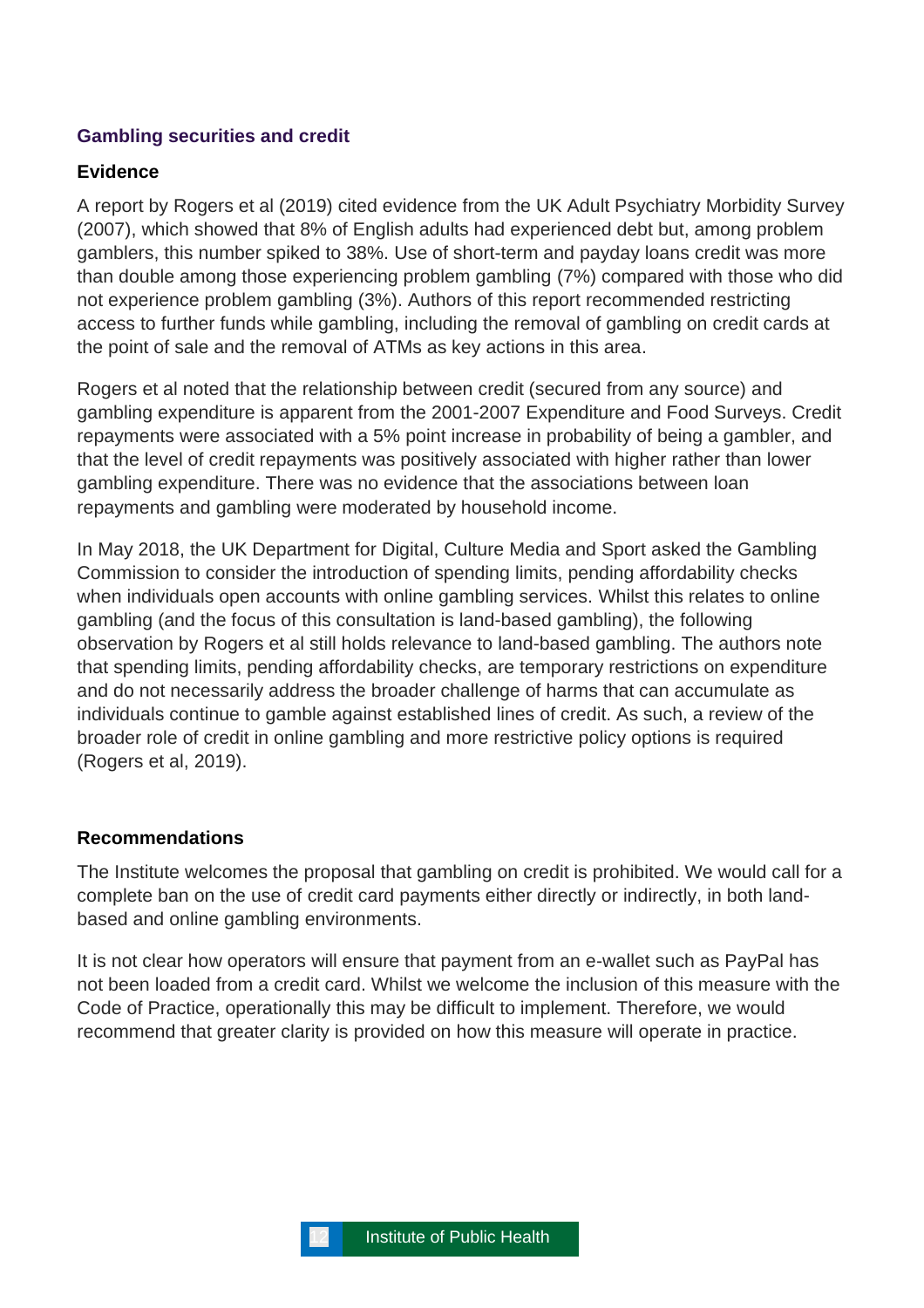## <span id="page-12-0"></span>**Automated Teller Machines and Reverse Withdrawals**

#### **Evidence**

As highlighted in the previous section, Rogers et al (2019) noted that restricting individuals' access to extra funds to gamble can be achieved through the removal of ATMs from gambling venues and clubs, with some evidence of reductions in time spent at clubs, gambling expenditure, and in impulsive gambling overspend (Rogers et al, 2019).

Research by Thomas et al., (2010) and Valladares (2018) found that the location of ATMs inside venues and close to gambling areas is reported to increase access to money and potentially lead to more impulsive gambling, especially by players considered at-risk. A study from Canada looking at a variety of problem gambling risk factors argued that chasing gambling losses (a predictor of gambling problems) is related to the repeated use of ATMs (Quilty et al, 2015).

#### **Recommendations**

We welcome the proposal that ATMs should not be located within bookmakers' offices, bingo clubs and amusement arcades.

We welcome the proposed measures relating to reverse withdrawal. We would recommend clarification around the language used, for example, the Department may wish to consider wording such as that used by the Gambling Commission: 'Consumers must not be given the option to cancel their withdrawal request' (Gambling Commission, 2021b).

At present there is a delay when transferring funds from a gambling account to a bank account, but no delay when the transferring from a bank account to gambling account. IPH recommends that there should be a delay on the direction of this transaction to give the gambler time to reflect and consider their gambling activity before placing a bet.

Furthermore, it will be important to monitor the extent to which there are customer requests for reverse withdrawals. IPH believes this measure may be effective for low to moderate risk gamblers, but less effective among high-risk gamblers.

Whilst we welcome the measure to prevent reverse withdrawal, it is not clear what impact or benefit this measure will have on gamblers. Withdrawal of funds from a gambling account to a bank account of e-wallet does not prevent gambler from depositing funds to their gambling account from another source.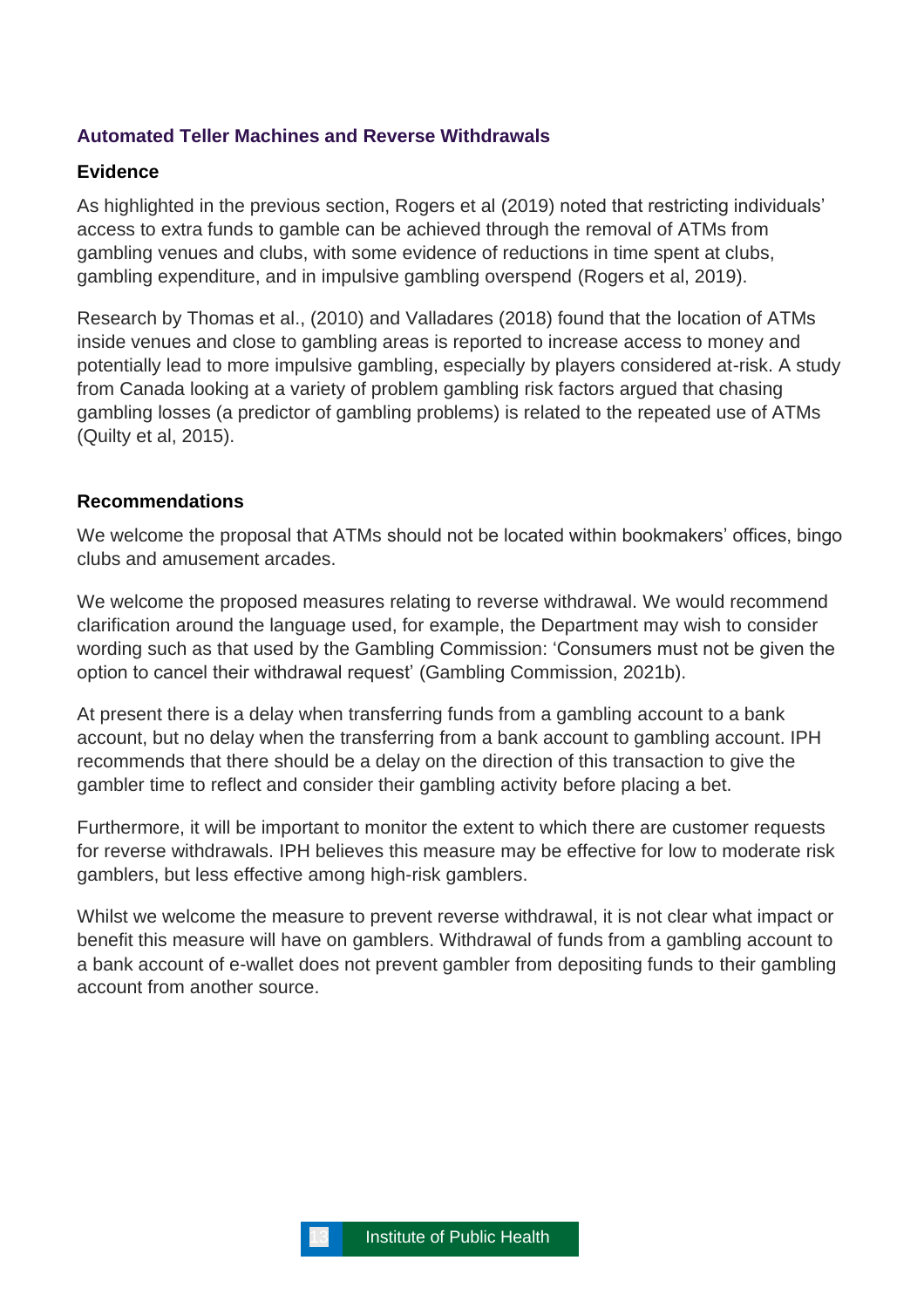# <span id="page-13-0"></span>**Protection of children and young people**

# **Evidence**

The Young People and Gambling Survey 2019 found that approximately one in 10 (11%) of 11-16 year olds had spent their own money on gambling in seven days prior to the survey, with boys being twice as likely gamble as girls (Gambling Commission, 2019). Furthermore, 1.7% of the 11-16 year olds were already classified as experiencing a problem gambling, an increase from 0.9% in 2017.

The Institute is concerned about the wellbeing of children and young people and believes that all necessary measures should be taken to protect them from the harms associated with gambling. The Institute would urge the Department for Communities to consider the UN Convention of the Rights of the Child (UNICEF) in the context of preventing children from engaging in gambling activity and protecting them from the harmful effects of parental gambling.

The Institute would encourage the Department for Communities to consider the roll-out of a test purchasing scheme, as part of any new regulatory framework. The UK Gambling Commission has developed a 'Test purchasing and age verification toolkit' for use in England and Wales. Test purchasing allows the Gambling Commission and local authorities to measure the compliance by gambling operators as well enabling operators to demonstrate the effectiveness of their policies and procedures (Gambling Commission, 2015).

Identification of underage gambling is one aspect of test purchasing where children and young people can be protected. Where breaches of the law are identified, proportionate punitive measures should be imposed to underline the severity of exposing and permitting children to engage in gambling.

We would also refer the Department for Communities to a paper by the Responsible Gambling Strategy Board – 'Children, young people and gambling: A case for action' (Responsible Gambling Strategy Board, 2018). This paper sets out the view of the Responsible Gambling Strategy Board on children and young people and gambling. It considers where application of the precautionary principle is appropriate and identifies actions which should be taken, and by whom. The paper is organised under a number of key principles, set out below.

Overarching principles: Children have the right to be safe. When considering the risks posed by gambling, the precautionary principle is particularly important in relation to children and young people.

**Principle 1 -** Commercial gambling should be regarded primarily as an activity for adults.

**Principle 2 -** Children and young people experience harms differently from adults and can be harmed by the gambling of others as well as by their own gambling.

**Principle 3 -** Online and land-based processes to prevent under-age gambling should always be effective and comprehensive, and kept up to date with technological and social change.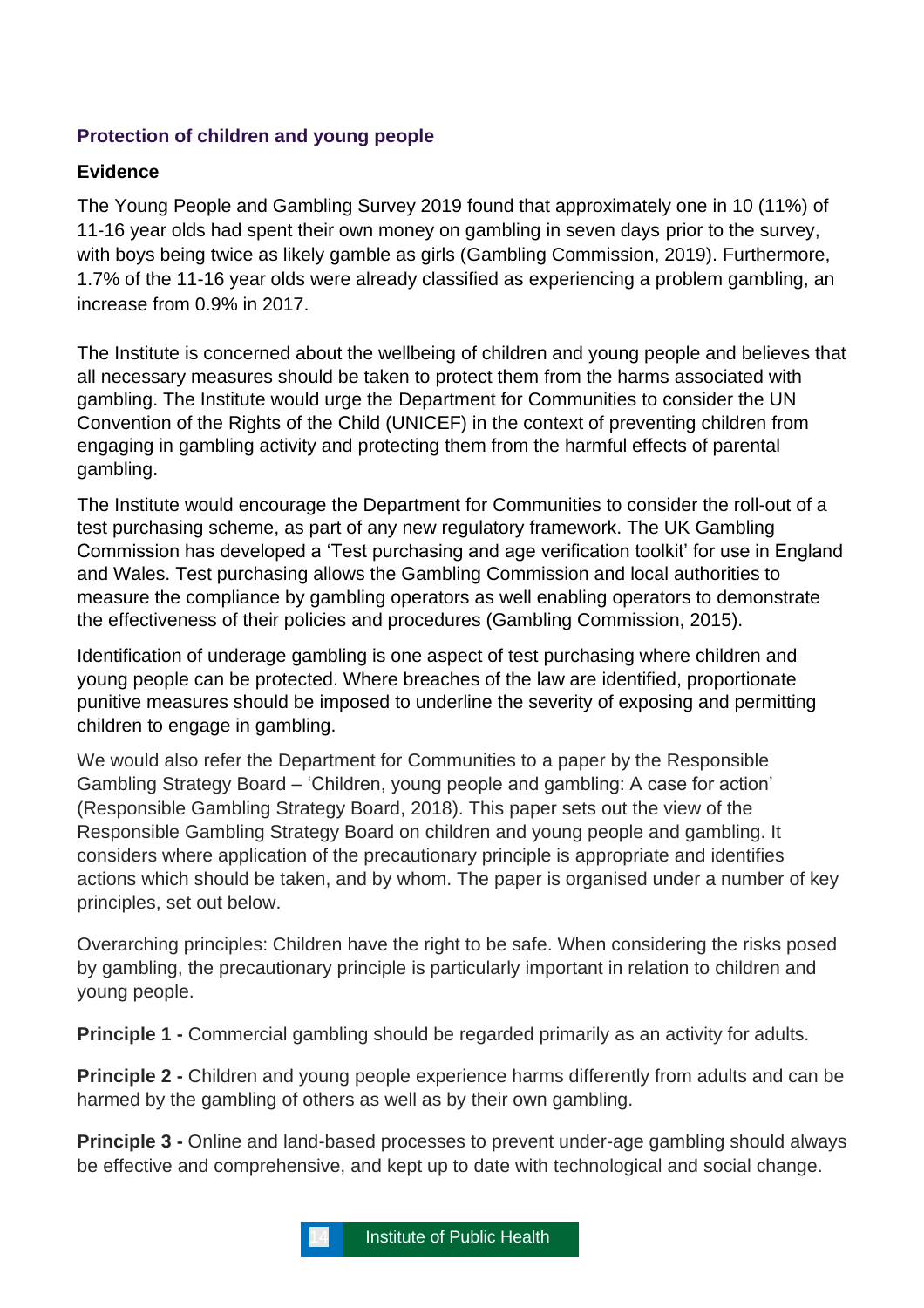**Principle 4 -** Priority should be given to protecting children and young people from the rapidly developing risks of online gambling.

**Principle 5 -** The extensive and rapidly growing exposure of children and young people to gambling marketing and advertising is a matter of concern which needs to be addressed.

**Principle 6 -** The design, content and imagery used in gambling marketing, advertising and products should not have the effect of creating a particular appeal to children and young people.

**Principle 7 -** Children and young people have a right to information about the risks of gambling.

**Principle 8 -** Parents and families can and should play a significant positive role in reducing the risks of gambling-related harms affecting children and young people.

**Principle 9 -** All children and young people experiencing gambling-related harms, or at risk of them, should be able to access help in a form appropriate for them.

Under Principle 3 the following recommendations have been outlined:

- Operators need to improve their test rates for challenging under-age gambling, possibly looking to apply lessons from other industries (for example, by applying Think 25 instead of Think 21). More frequent tests should be applied to areas or premises types of greater risk, as demonstrated by below-average test rates.
- Priority should be given to ensuring age-verification processes keep pace with new challenges from technological change and market trends.
- These are important considerations in the development of Codes of Practice and will also be relevant when online gambling is considered in the next stage of legislative reform.

We would also highlight the recommendations under Principle 5 for consideration within the Codes of Practice relating to both children and young people and marketing:

- The combination of unknown consequences and concern about effects on children and young people strongly suggest that a precautionary approach to gambling marketing and advertising is required - even if that involves challenging some wellestablished market practices.
- The precautionary principle states that activities which are likely to have a negative impact should be avoided. There is a strong case for further action to reduce both the visibility of gambling marketing and advertising to children and young people and its impact. The increased volume of exposure online, including through social media, should be a priority.
- In-app marketing, such as push notifications, should be sent only to those for whom

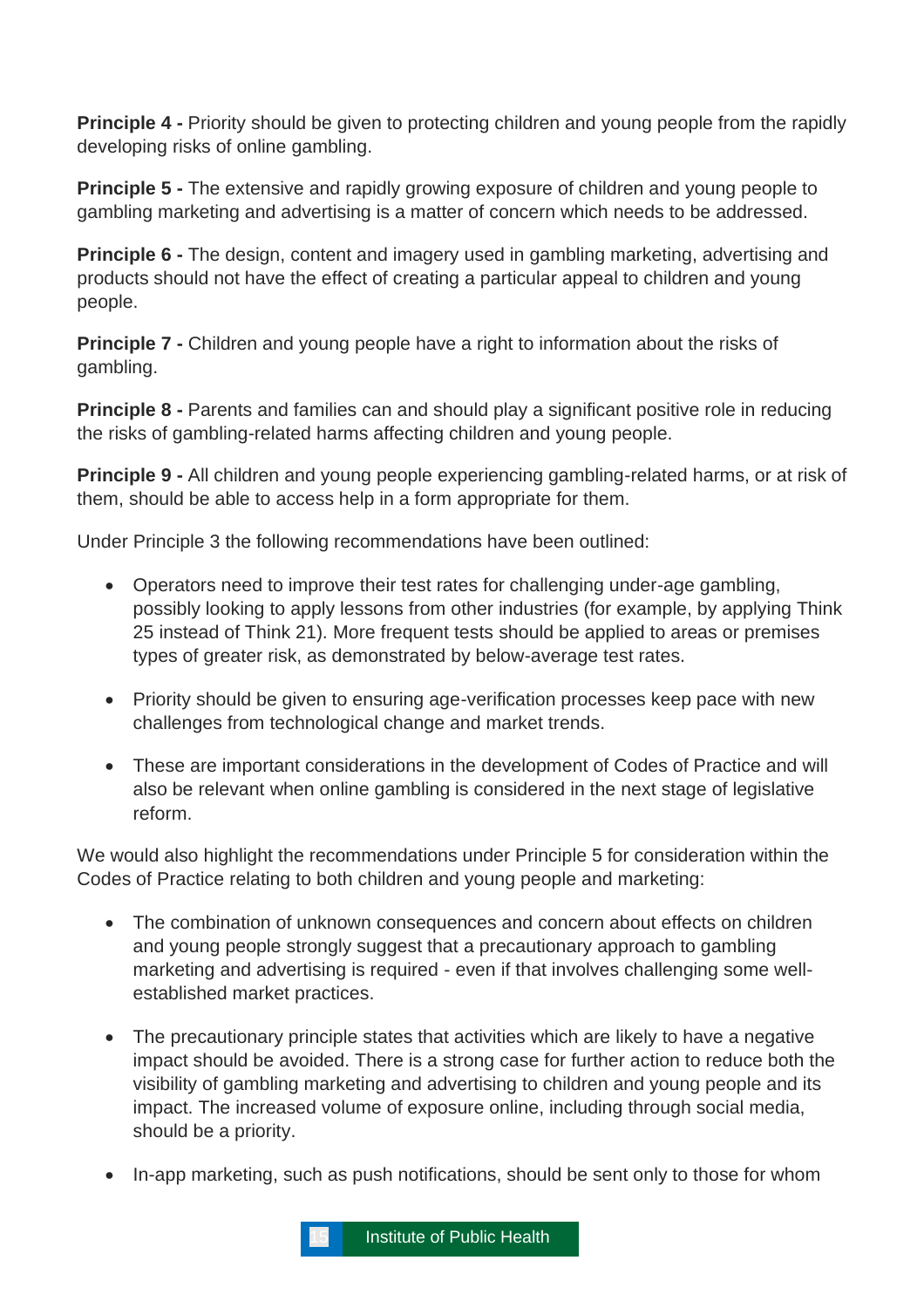robust, third party verified, age-verification checks have already been conducted – and not to everyone who has downloaded an app or taken part in free-to-play games.

• Wider debate is required to ensure that society strikes an appropriate balance between allowing legitimate businesses to advertise their products and protecting the young and vulnerable from the risks that come from exposure to this marketing.

#### **Recommendations**

- The Codes of Practice do not define 'under-age'. It is our understanding that young people aged 16+ can participate in society lotteries in Northern Ireland, whilst the age limit for other gambling activities is 18. There is a risk that confusion will arise among both customers and/or industry operators in relation to which age limits apply to the different types of gambling activity. For this reason, the Institute strongly recommends that the Department for Communities follow the legal position elsewhere in the UK which prohibits participation in any form of gambling (including the lotteries) under the age of 18.
- The minimum standards of age limit notice would appear to be too small to have any impact. We strongly recommend the Department for Communities follow the guidance issued by the Department of Health (England) and the Chartered Trading Standards Institute for the display of age of sale limits on tobacco products. This guidance states that a notice is displayed at the entrance to the tobacco area saying "It is illegal to sell tobacco products to anyone under the age of 18". The notice must be not less than 297 millimetres by 420 millimetres (A3) and the size of the wording on the notice must use type no smaller than 36 millimetres high (roughly 155 point font) (Department of Health and Chartered Trading Standards Institute, 2015).
- We welcome the inclusion of age verification measures with the Codes of Practice. However, clarification is needed as to how regularly these measures should be reviewed and by whom. We recommend that these measures are monitored by an independent body (appointed by a Regulator) at least once a year.
- We do not support the proposal that gambling operators should review their own age verification procedures. We recommend that this is undertaken by an independent body (appointed or overseen by a Regulator).
- There are numerous references to staff training through the Codes of Practice. It is not clear who the delivery agent for any such training is. We would strongly advise against the training being provided by the gambling industry itself.
- We strongly recommend that all training from gambling industry staff is delivered by an independent provider, approved by the Regulator.
- We would suggest that the Regulator has role in relation to advertising and marketing to children and young people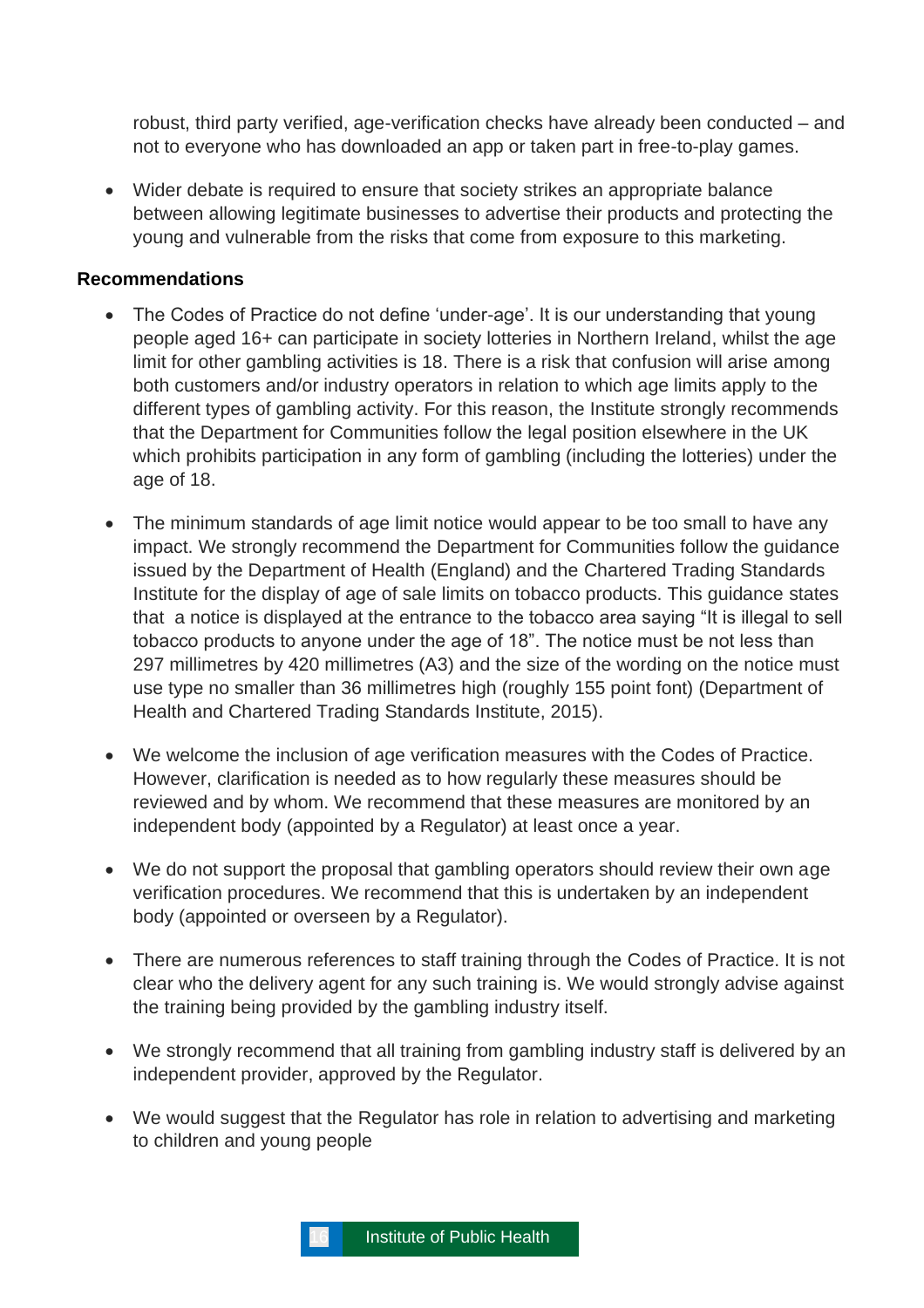# <span id="page-16-0"></span>**Marketing**

## **Evidence**

Advertising and sponsorship

A great deal of attention has been focused on the relationship between gambling and football, a sport that 44.7% of all 11-15 year olds play at least once a month (Royal Society for Public Health, 2019). In the current 2019/20 season, half of Premier League clubs have gambling operators as shirt sponsors, generating nearly £70 million in revenue for those clubs (Royal Society for Public Health, 2019). In the second tier of English football, the Sky Bet Championship, 17 of the 24 teams have gambling operators as shirt sponsors. In November 2019, the APPG on Gambling Related Harm's interim report criticised the popular football video game series FIFA, for showing teams and players wearing kits showing gambling sponsors, despite the majority of FIFA players being young people and gambling adverts not being permitted in games or websites that are popular with children.

There is evidence to suggest that the relationship between gambling and sports is growing. In 2019, Major League Soccer, the top division of football in the USA, changed their regulations to allow commercial sponsorship by gambling operators (Royal Society for Public Health, 2019). Also, in 2019, the Professional Golf Association Tour relaxed their regulations to allow gambling companies to be considered as 'Official Marketing Partners' for professional tournaments and players (Royal Society for Public Health, 2019). These actions have increased the visibility of gambling and some academics have argued that this has "normalised" gambling among young people.

The Gambling Commission's Youth Gambling Study has repeatedly demonstrated a relationship between exposure to gambling advertising and intentions to gamble (Gambling Commission, 2019). In 2018, 7% of children aged 11 to 16 who had seen gambling advertisements or sponsorship said that it prompted them to gamble when they would not have done so otherwise. This represents about 5% of children aged 11-16 overall. This means that approximately 200,000 children aged 11-16 gambled because of advertising, marketing or sponsorship exposure.

Some governments have taken action. In 2018, the Italian Government announced a ban on all gambling adverts, which included any sponsorship deals held by sports clubs with gambling operators (Royal Society for Public Health, 2019). This meant that any organisation with an existing sponsorship arrangement with a gambling operator had to terminate their relationship by August 2019.

The Netherlands and Switzerland have prohibited the advertising of all online games, whilst Iceland has prohibited the advertising of poker and tables games. Spain's Minister for Consumer Affairs, Alberto Garzón, reported that he would push for his proposed near-total ban to be enforced by October on gambling advertising. Under the proposed amendments to the gambling advertising laws in Spain, commercials promoting gambling goods and services on TV, radio, and online channels will be limited to a four-hour period between 1 am and 5 am daily. A study that assessed national gambling policies and disordered gambling

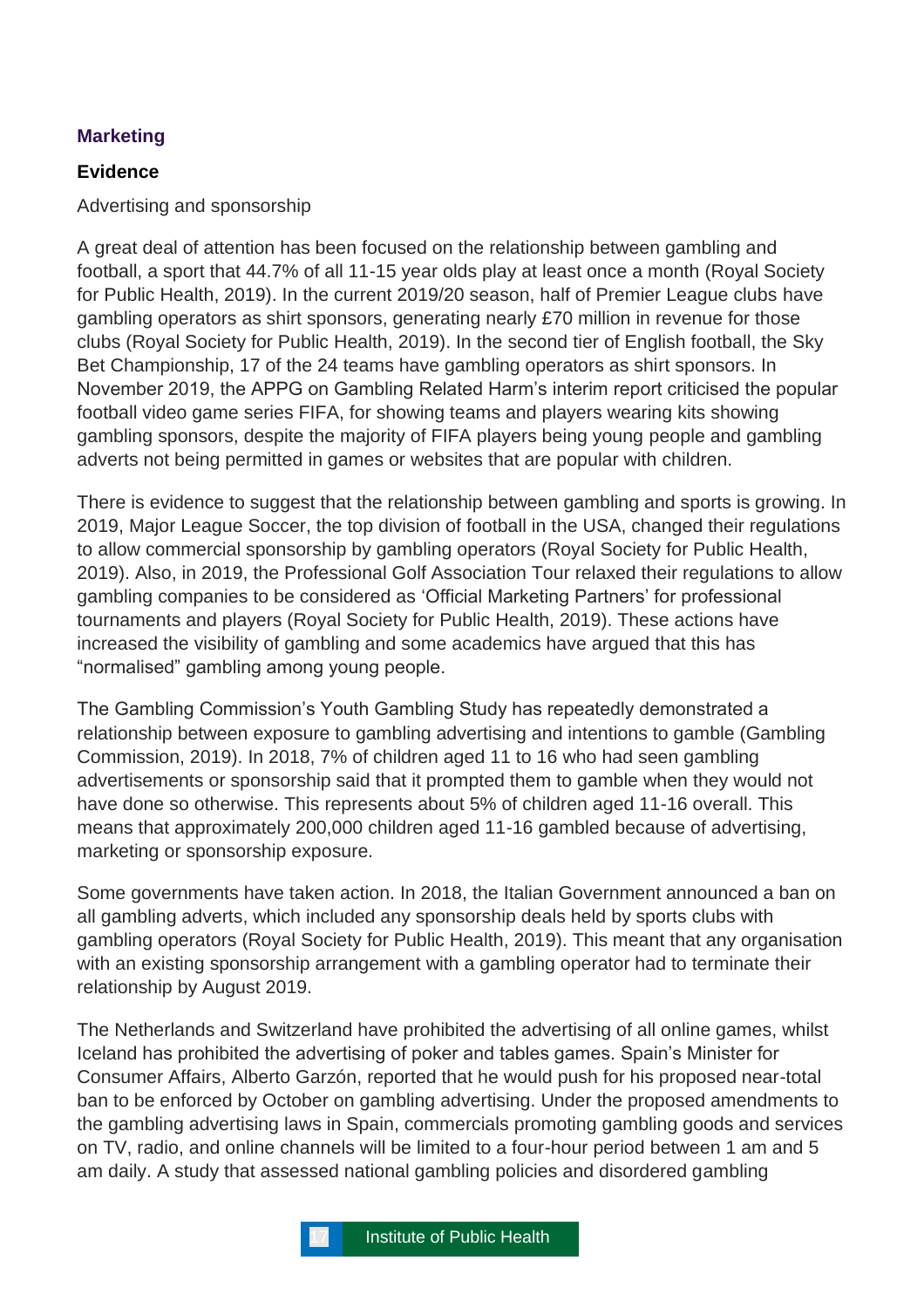prevalence rates within Europe found that the more restrictive the advertising policy for online games, the lower the rates were of at-risk gambling (Planzar et al. 2014 ).

Lastly, e-sports also need to be taken into account within new legislation. The e-sports betting market remains predominantly unregulated, although regulated sites have begun offering options to wager on these types of events (Gainsbury et al. 2017). E-sports revenue is increasingly being driven by advertising and sponsorships, estimated as approximately 58.7% of the total 2019 e-sports global revenue. The growing e-sports market has attracted major betting operator and alcohol industry sponsors investing in tournaments, professional teams, and athletes (Fitch, 2018). Many esports athletes and viewers are children and young people, with 17% aged 13-17 years old (Chambers et al. 2020).

The paper by the Responsible Gambling Strategy Board paper notes that UK Advertising Codes prevent gambling advertising from being intentionally targeted at children. The ASA's advice states: "betting and gaming ads should not appeal to [under18s], especially by reflecting or being associated with youth culture." An ASA ruling in 2015 established that whether an advert has 'particular appeal' to children depends on the test of whether its content appeals more strongly to under-18s than to over-18s. The ASA's advice specifically warns operators against the use of cartoon animals and exaggerated graphics and against using names for games which might be familiar or appealing to children. The Board notes that children and young people may be particularly susceptible to messages which create the sense of a 'group' or 'community' that can be joined by gambling and operators should be prevented from marketing in this way (Responsible Gambling Strategy Board, 2018).

#### **Recommendations**

- The Institute strongly recommends banning free bets through the legislation as opposed to structures such as Codes of Practice. The language used in the Codes of Practice states that these incentives 'should always be avoided'. We do not believe this goes far enough in terms of ending free bets and similar incentives and for this reason strongly recommend a ban should be included within the legislation.
- With regard to VIP programmes, free bets or spins and free bonuses, we strongly recommend that the Department goes further than suggesting these should be avoided. We recommend a total ban on VIP schemes, free bets, opportunities to continue gambling free of charge and any offer or inducement for the purpose of enticing a person to keep gambling.
- We do not believe it is sufficient to state: 'marketing of gambling products and services must be undertaken in a socially responsible manner and must comply with the UK Advertising Codes issued by the Committee for Advertising Practice (CAP) and administered by the Advertising Standards Authority (ASA)'. The opening part of this statement relating to marketing in a socially responsible manner is ambiguous and open to interpretation. We would recommend this is removed and that all advertising and marketing of gambling products and services must comply with CAP Codes of

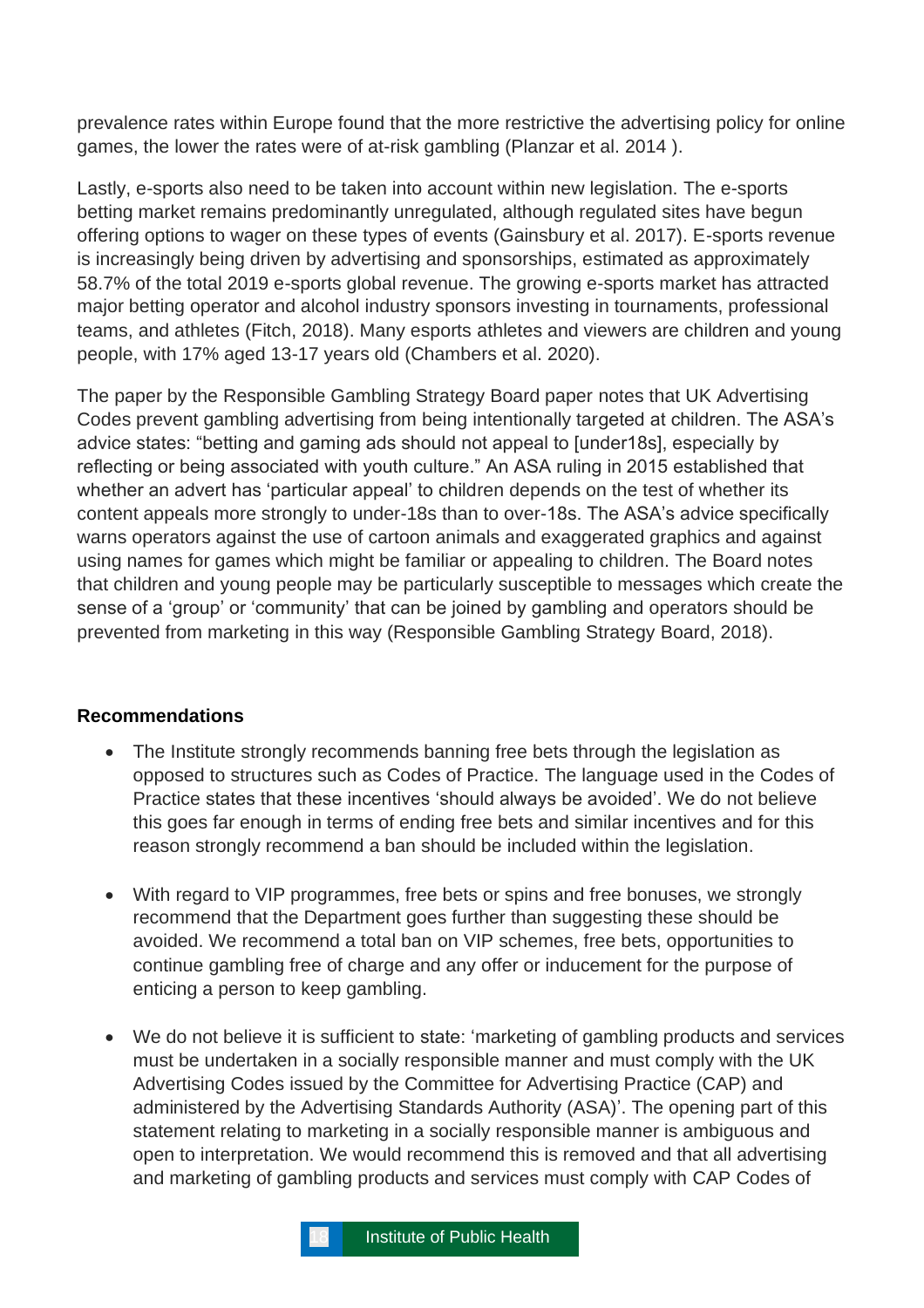Practice and the ASA.

- The Code of Practice states that the 'principles included in all CAP codes should also be regarded as relevant to media that may not be explicitly covered in the codes'. It is essential that the Department for Communities clarifies which specific media outlets it is referring to here that may not be explicitly covered in the CAP codes. The lack of detail leaves this element of advertising and marketing open to the interpretation by individual operators and with this a risk that codes will be breached.
- We do not support the proposal to use industry led codes, for example, compliance with Betting & Gaming Council Industry Code for socially responsible advertising (administered by Industry Group for Responsible Gambling). All Codes of Practice should be developed and monitored independent of industry influence.
- We agree that marketing of gambling services should never be targeted, directly or indirectly, at people under the legal age for gambling. The draft Code of Practice states that gambling operators should pay due regard to the relevant guidance published by the UK ASA. We would recommend that this language is strengthened to place greater onus on gambling operators to comply fully with the ASA codes for marketing to children and young people. Penalties for breaches of codes should be commensurate with the nature of the offence and sufficient to deter repeat breaches. We recommend that the Regulator, when established, has a role in monitoring advertising and marketing of gambling products to children and young people. We would refer the Department to the recommendations within the Responsible Gambling Strategy Board (2018) paper which states "Content which has a particular appeal to children – either within marketing, advertising or the design of games or products should not be visible in any type of environment where it will be encountered by under-18s."

# <span id="page-18-0"></span>**Customer care – problem gambling**

#### **Evidence**

In Great Britain, self-exclusion is one of the few harm-minimisation measures mandated by the Gambling Commission as part of operator license conditions. Although self-exclusion is necessary, it is not sufficient to mitigate gambling harms or problem gambling and it places the 'burden of change' on the service user rather than the provider. Higher level system change based on government regulation is a more powerful tool than attempts to affect the behaviour of those who are already suffering from gambling harms.

# **Understanding self-exclusion**

In general, people who self-exclude have experienced significant gambling harms. Review level evidence has found that between 73% and 95% of self-excluders are problem gamblers (Gainsbury, 2014). Motivations for self-exclusion include mounting financial losses, difficulties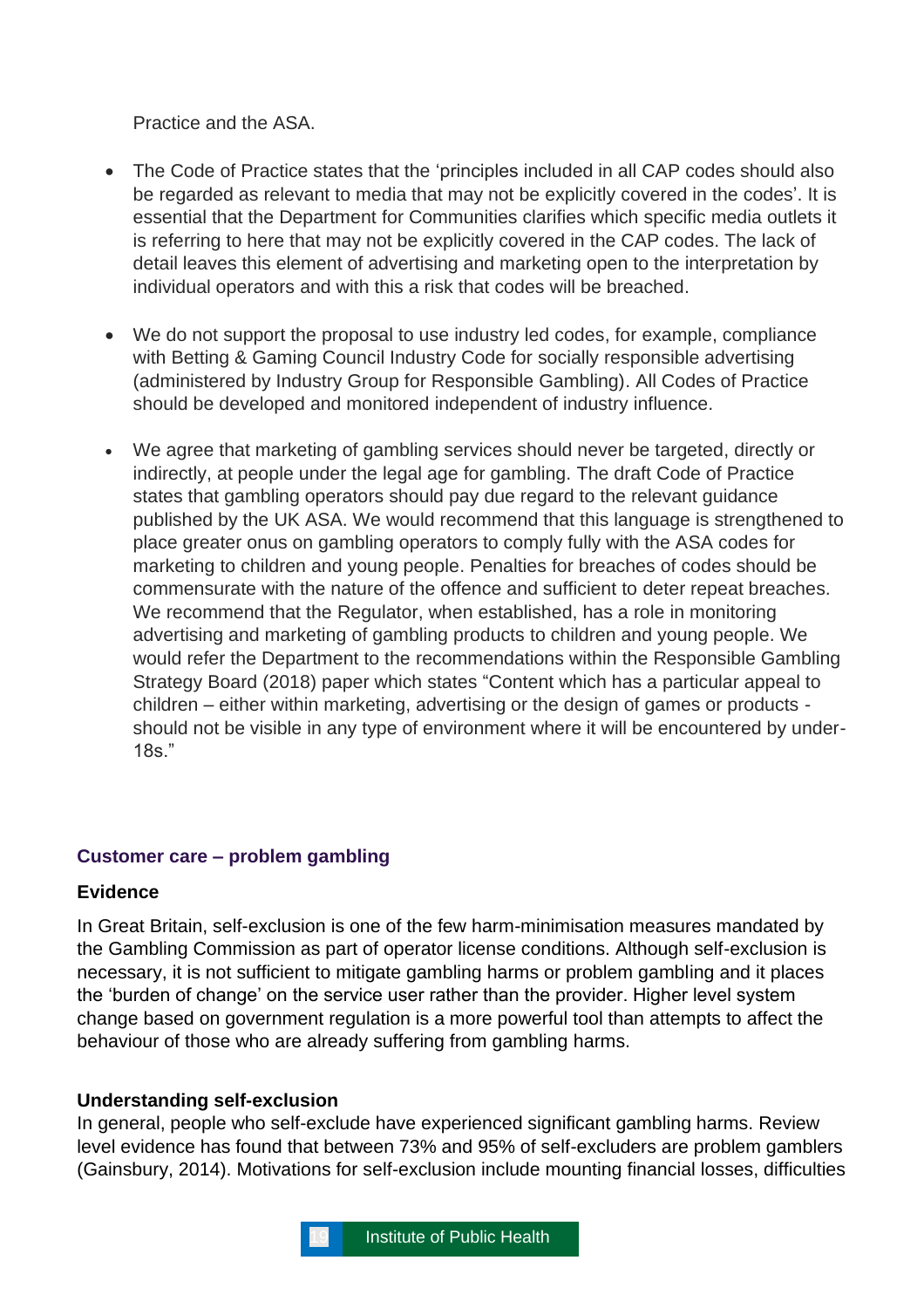involving partner and family relationships, occupational/legal and health-related issues, wishing to take short breaks from gambling or to save money for household/family expenses(Gainsbury, 2014).

#### **Evidence of effectiveness and health outcomes**

A systematic review of land-based self-exclusion programs reported on the results of 19 studies. It found that self-excluders were usually male and in their 40s (Kotter et al. 2019). Changes after exclusion revealed wide ranges in the rates of abstinence (13–81%), rates of gambling reduction (29–92%), and rates of exclusion breaches (8–59%). However, consistent significant changes in pathological gambling from before exclusion (61–95%) to after exclusion (13–26%) were found. At enrolment, many self-excluders had symptoms of anxiety (44-69%), depression (45-73%), tobacco (ab)use (36–45%), alcohol (ab)use (0– 39%), and substance use disorders (0-29%). Several aspects of mental health improved after exclusion including general health, emotional health, quality of life, and daily activities. This and other reviews have concluded that current shortcomings of self-exclusion schemes could be minimized using improved access controls, identity checks and the extension of exclusion to other gambling segments and operators as up to 75% gambled outside their excluded venue (Blaszczynski et al. 2014; Kotter et al. 2019).

Other research has also reported both temporary and long-term benefits from the use of these schemes, including improved perceived control of gambling, reductions in gambling expenditure, diminished urges to gamble (Tremblay et al. 2008; Hing et al. 2015), and improvements in mood, psychological wellbeing and overall functioning (Gainsbury, 2014; Kotter et al. 2019).

#### **Operation of self-exclusion schemes in Great Britain**

In Great Britain, there is a multi-operator self-exclusion scheme (MOSES) over licensed betting offices (LBOs), a Self-Enrolment National Self-Exclusion (SENSE) for all land-based casinos and the Remote Gambling Association now offers GamStop, a developing facility that covers UK gambling websites. There are currently no systematic assessments of the performance of these schemes in terms of helping individuals to reduce their gambling. An early evaluation of the MOSES processes found that 83% of 196 customer respondents reported that the scheme had helped them to reduce their gambling and that 71% had not attempted to gamble in their nominated LBOs since registration (Chrysallis Research, 2017). However, the report highlighted that those procedures could be improved through high quality staff training, by helping staff to explain the scheme to LBO customers, by increasing staff members' awareness of their responsibilities under the scheme, and by speeding up registration.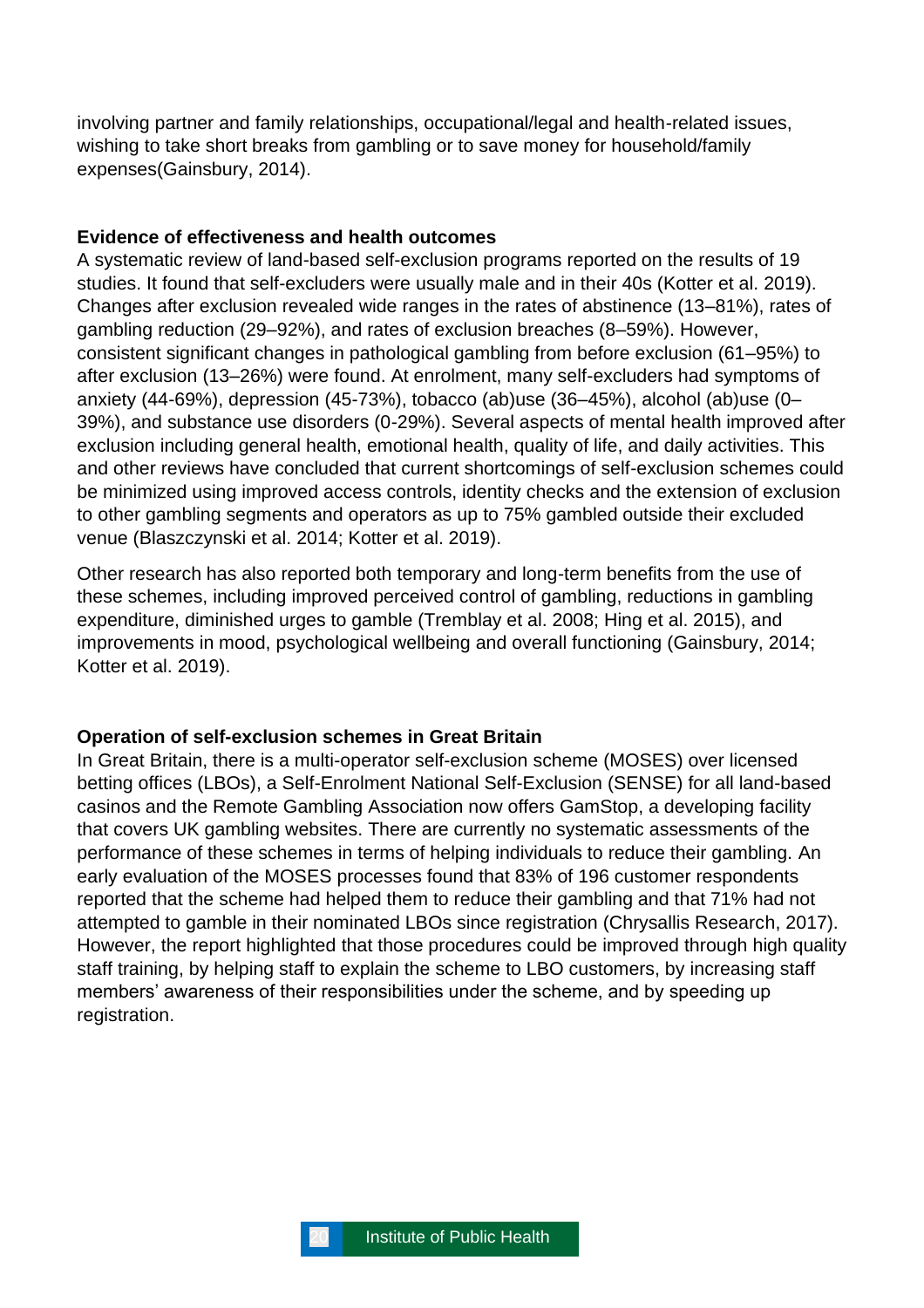## **Mystery shopper exercises**

In New Zealand, a mystery shopper research exercise was undertaken in class  $4<sup>1</sup>$  non-club venues and casinos from May through July in 2014, to determine practice relative to host responsibility and gambling harm minimisation requirements (Department of Internal Affairs, 2015). Each venue was visited once for around two hours. Shoppers were instructed to visit after 12pm and not later than 7pm where possible. Visits were not deliberately undertaken at characteristically busy times for hospitality, although some did occur at such times.

Shoppers observed and recorded information on the following:

- Staff monitoring of gambling areas
- Interaction between staff and patrons
- Staff response to the shopper's behaviour and their scripted scenario
- Other patrons displaying problem gambling indicator behaviour
- Staff response to those behaviours from other patrons
- Information about the physical access to gambling machines within the venue (e.g. where the machines are located within the venue)
- A range of contextual information about the venue, the visit, and any other general observations.

Findings from class 4 venues revealed a need to improve harm minimisation practices at a nationwide level. The study found that staff in pubs and hotels may not be adequately trained to carry out their harm minimisation obligations. Whilst staff in these venues may be aware of what they should do, they choose not to put it into practice due to a number of barriers, conflicting priorities, or set views over the thresholds or behaviours that indicate problem gambling.

Improvement was also needed in the casino sector in terms of monitoring behavioural indicators of potential problem gambling. It was observed that casino staff may be using casual conversations to establish a rapport which can build an environment in which customers are more willing to ask for help if they're experiencing gambling problems.

As an outcome of this study, the Department of Internal Affairs committed to working with gambling operators to ensure they are meeting their obligations. A programme of work was established in class 4 pubs and hotels which focussed on initiatives designed to reduce problem gambling, such as checking that the regulations for gaming rooms are complied with. The Department committed to reviewing the training that venue staff receive from the gaming machine societies which own slot machines at venues and are responsible for this training as well as providing support to the Health Promotion Agency in its work to improve harm minimisation at venues. There was a commitment to work with casinos to improve processes to ensure they are meeting their host responsibility policy requirements.

<sup>&</sup>lt;sup>1</sup> Gaming machines in pubs and clubs (i.e. outside a casino) represent 'Class 4' gambling, which the [Gambling](https://www.dia.govt.nz/diawebsite.NSF/wpg_URL/Services-Casino-and-Non-Casino-Gaming-Gambling-Act-2003?OpenDocument) Act 2003 classifies as highrisk, high-turnover gambling. Class 4 gambling may only be conducted by a corporate society and only to raise money for an authorised (e.g. community and non-commercial) purpose. [https://www.dia.govt.nz/Services-Casino-and-Non-Casino-Gaming-Gambling-in-Pubs-and-](https://www.dia.govt.nz/Services-Casino-and-Non-Casino-Gaming-Gambling-in-Pubs-and-Clubs-(Class-4)#:~:text=Gaming%20machines%20in%20pubs%20and,and%20non%2Dcommercial)%20purpose.)[Clubs-\(Class-4\)#:~:text=Gaming%20machines%20in%20pubs%20and,and%20non%2Dcommercial\)%20purpose.](https://www.dia.govt.nz/Services-Casino-and-Non-Casino-Gaming-Gambling-in-Pubs-and-Clubs-(Class-4)#:~:text=Gaming%20machines%20in%20pubs%20and,and%20non%2Dcommercial)%20purpose.)

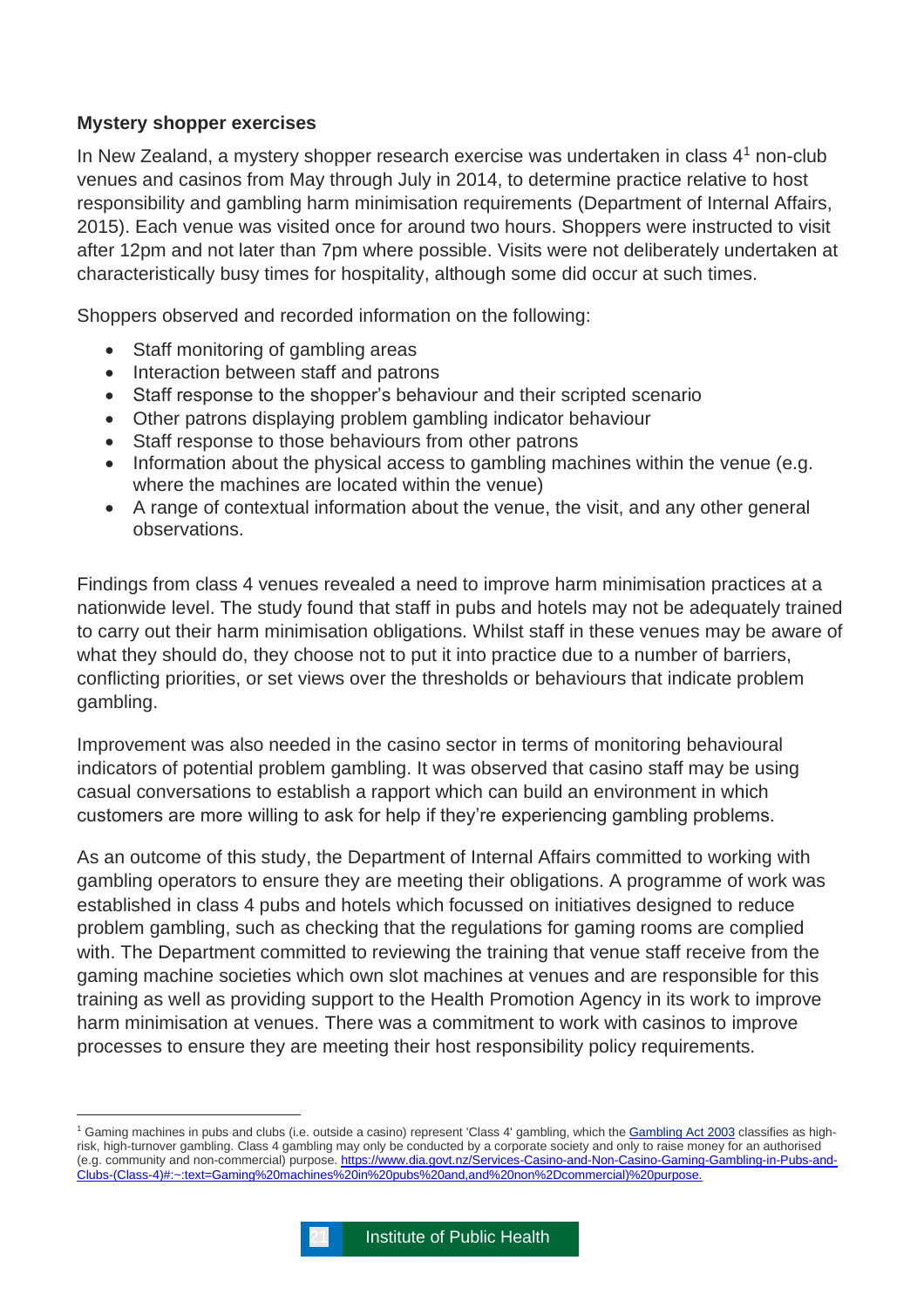A subsequent mystery shopper exercise was conducted in 2016 which included clubs for the first time (Department of Internal Affairs, 2017). Results from 14 out of 23 clubs selected could be fairly assessed, making it difficult to attribute the results broadly across the whole club sector. The main findings were as follows:

- Clubs need to improve how staff engage and talk with gamblers about their gambling, and provide help-seeking advice or information more freely when signs of gambling harm are displayed.
- Log book recording and actively using information on patron's gambling behaviour, will help staff monitor and identify patrons for whom gambling is becoming harmful.
- Clubs are not strong with formal processes, and they rely heavily on informal methods of managing gambling harm.
- The majority of clubs did not record the mystery shopper's visit in their log book, and most had not made any log book entries at all during the period of the mystery shopper exercise.

In non-club venues (i.e. pubs and hotels) significant improvement was required. However, the mystery shopper results and the engagement with those involved, have demonstrated positive shifts in practice and attitudes in the sector towards harm prevention and minimisation. Results from the exercise indicate staff at non-club venues are better at identifying and responding to strong signs of possible gambling harm behaviour than general signs. Based on information provided by venue operators, this is possibly due to the challenging environment for bar staff, many of whom are part-time and transient. Over threequarters of non-club venues (77%) used a log book (or similar) on a regular basis to record signs of gambling harm, even though only 19% per cent of non-club venues recorded the mystery shopper's visit as expected.

Casinos displayed a considerable improvement in the identification and appropriate response to behavioural indicators of gambling harm since 2014. The results reflect the increased focus and resource on minimising harmful gambling and significant cultural shift. Following the mystery shopper exercise in 2014, one casino adopted a new incident management logging and tracking system. The mystery shopper visits showed that this tool may need some adjustment, and identification, logging player behaviour and follow-up systems need improvement.

# **Staff training**

There are numerous references to staff training through the Codes of Practice and we have made recommendations below regarding the need for regular, independent training of industry employees. In the case of the refusal of a gambling premises licence in the London Borough of Lambeth, evidence was provided by expert witnesses. In her evidence, Dr Heather Wardle noted that "Anyone who gambles is potentially vulnerable to experiencing harms, and certain characteristics or life experiences can heighten someone's vulnerability to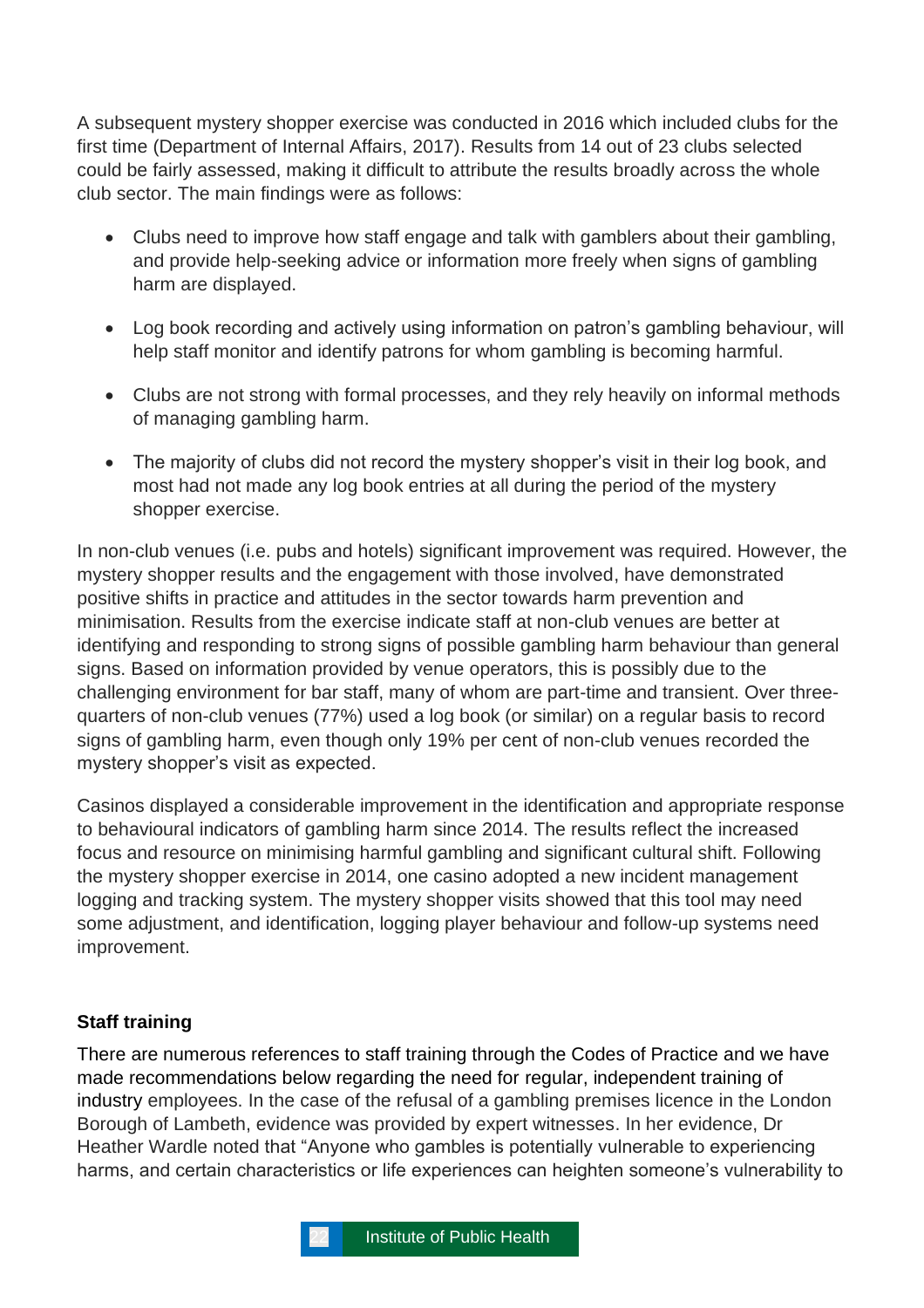harms. Furthermore, it should be recognised specifically that the machines themselves can be attractive to those who are vulnerable, rather than the venue alone. This should be explicitly recognised and acknowledged. I would suggest there is need for the senior management involved in this application to undertake more up to date training themselves on the nature and extent of gambling harms and vulnerabilities to them. This should be a priority, given that it is the senior management who deliver training to staff" (Wardle, 2021).

## **Recommendations**

- National self-exclusion schemes should be implemented, monitored and evaluated in Northern Ireland by a Gambling Regulator. We recommend that these schemes mandate the sharing of information across all operators. A consumer ombudsman should be established, or, this role should be clearly allocated within existing roles, to investigate complaints against any licensed betting office that is not adhering to selfexclusion legislation.
- We have concerns about the language used in the customer care Code of Practice. The phrase 'unhealthy gamblers' is not used elsewhere in the Codes of Practice, nor is it commonly used in the academic literature. We would encourage the Department to refer to those at risk or experiencing problem gambling. We do not recommend the use of the phrase 'problem gambler'.
- With regard to in-built provisions and procedures specifically designed both to assist and discourage any customer with an apparent gambling problem from continuing to gamble, the Institute would recommend the New Zealand model which uses 'mystery shoppers'. This practice is used to train staff to identify individuals who display symptoms of problem gambling.
- In the Customer Care Code of Practice (p22, paragraph 2, line 3) we would suggest replacing the word 'discourage' with the words 'help prevent'. We feel 'discourage' does not go far enough in terms of preventing further harm and therefore measures which 'help prevent' provides a more definitive position in terms of a customer care framework for protecting customers from gambling harms.
- In relation the customer care environment, we would suggest publicly displayed warnings and freely available signposting information on support services are not enough to prevent gambling harms, particularly amongst high-risk gamblers. We know that the auditory and visual cues from the gaming machines are very powerful in maintaining motivation amongst players and measures such as reducing spin speed are more likely to give players time to reflect between games.
- The Institute recommends the Department for Communities set minimum standards for the display of publicly available information as well the requirement that information should be available is a number of languages.
- There are a number of references to staff training throughout the Codes of Practice.

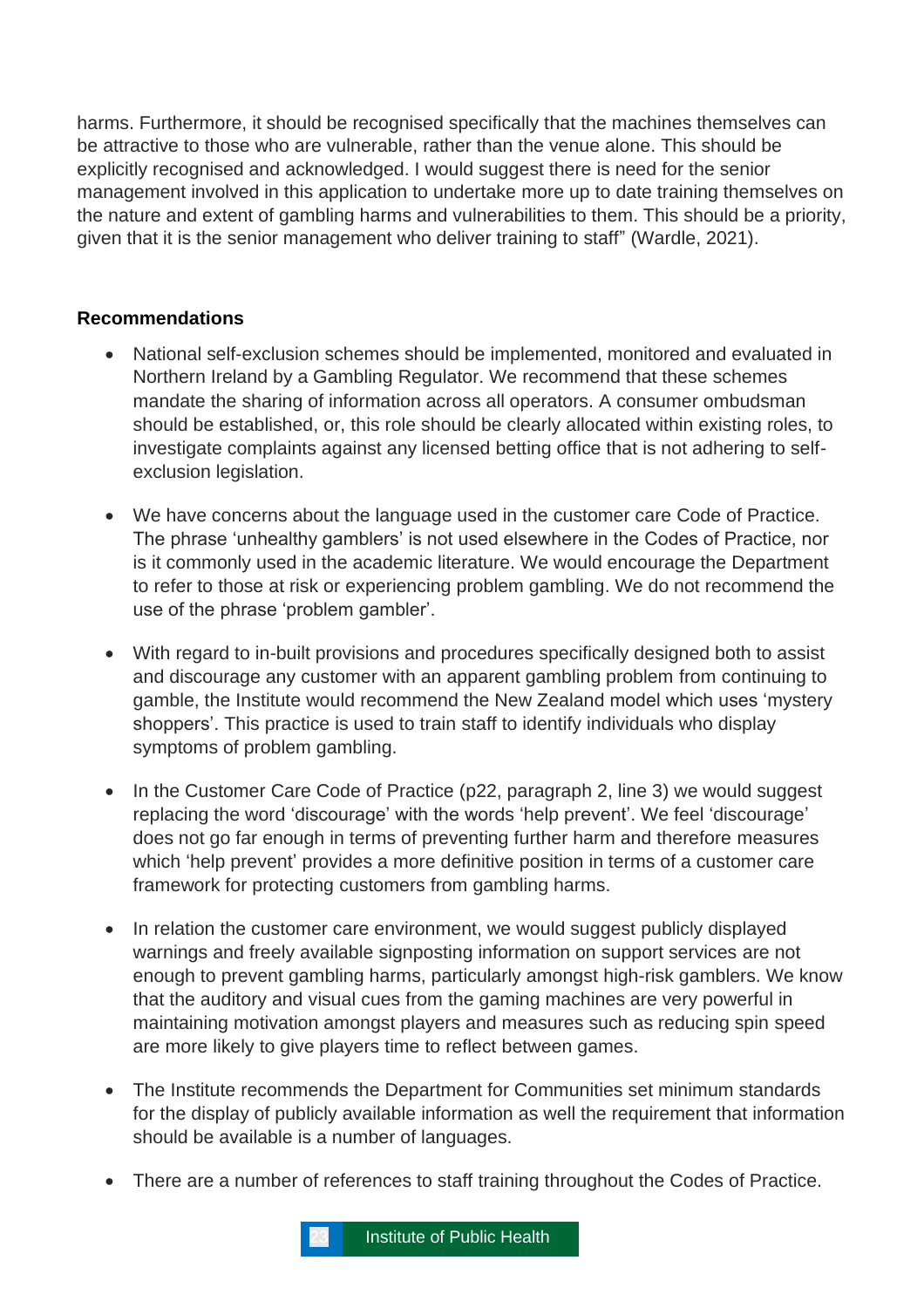The Institute strongly recommends that all staff training is delivered by an independent provider, approved by the Regulator. Training should not be provided by the gambling industry.

- We would recommend that training is provided for all new staff as part of a staff induction programme. We would also recommend that employers are required to maintain a register of training undertaken by staff and details of renewal training dates and successful completion.
- The Institute recommends repeat mystery shopper exercises are included in the overall monitoring of industry compliance with the Codes of Practice.
- We recommend that breach of self-exclusion measures should be enforceable in law and include an automatic loss of license.

## <span id="page-23-0"></span>**Gaming machines**

#### **Evidence**

## **Fixed Odd Betting Terminals (FOBTs)**

Fixed Odd Betting Terminals (FOBTs) are currently available in bookmakers. The Northern Ireland Department for Communities estimates that are currently 800 to 900 of these unregulated FOBTs operating in Northern Ireland and there is anecdotal evidence suggesting that these also exist outside of betting shops in takeaways, pubs and clubs (House of Commons, 2019). It is unclear exactly how many FOBTs there are in Northern Ireland, how they are distributed geographically or what revenues are generated from them. In other jurisdictions (namely Great Britain) FOBTs have come under increasing regulatory scrutiny due to the high stakes previously associated with them and the high spend by users. The profitability of these machines saw the number of Licensed Betting Offices in Great Britain increase and cluster in certain high streets (Wardle et al. 2014). In the UK, FOBTs are disproportionately available in deprived areas and research showed that those living in closer proximity to a cluster of FOBTs were more likely to be problem gamblers (Astbury and Wardle, 2016). Internationally, electronic gambling machines have consistently been associated with higher rates of problem gambling and in Britain FOBTs were identified as strongly associated with problems gambling (Woodhouse, 2019; Ronzitti et al. 2016; Sharman et al. 2019).

Prior to regulatory change in stake sizes, the highest proportion of treatment seeking individuals who contact the main gambling addiction provider (GamCare) identified machines in betting shops as their main form of gambling (Ronzitti et al. 2016; Sharman et al. 2019).

**Operating licences** 

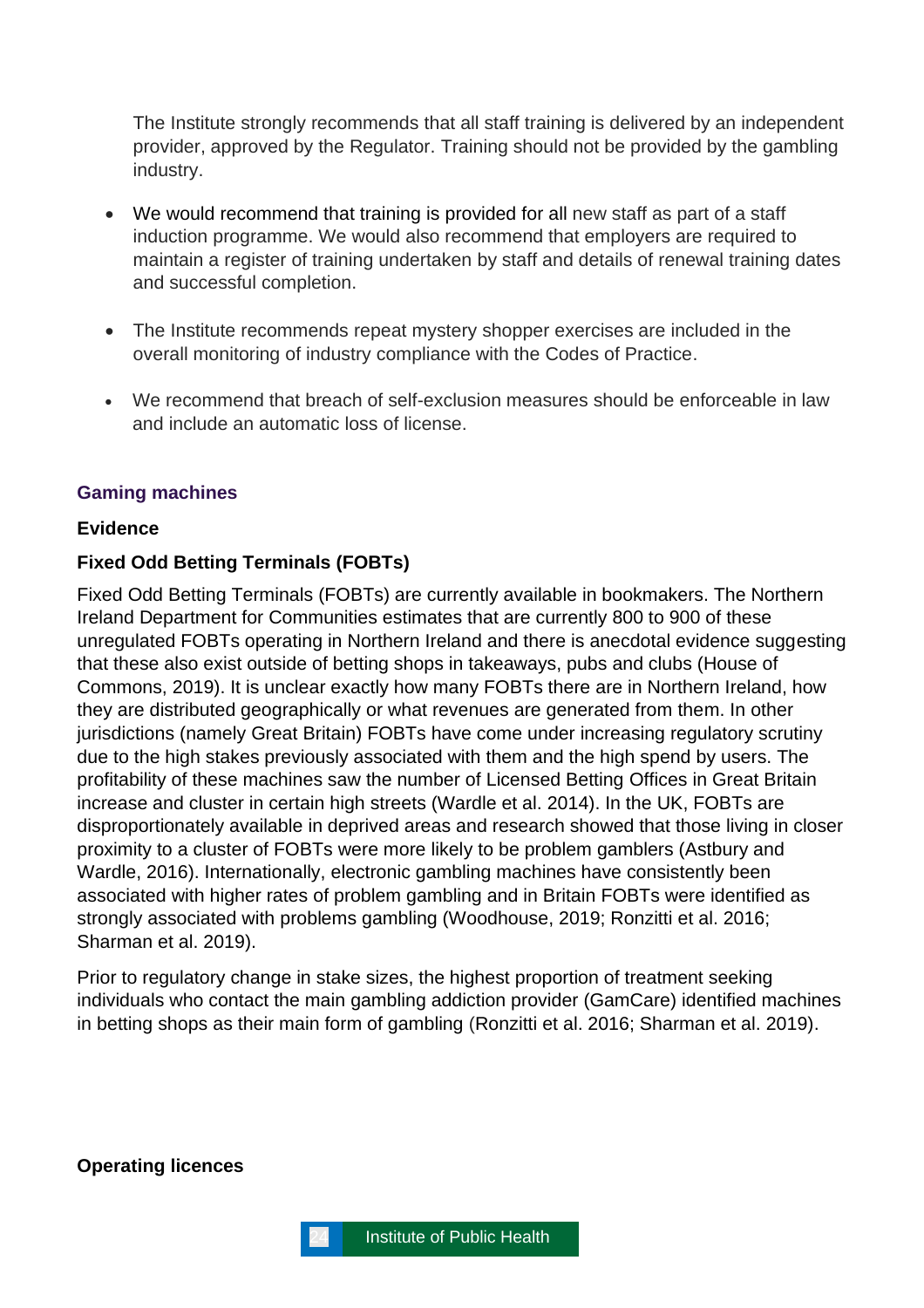In the UK, the Gambling Act 2005 classifies FOBTs as B2 gaming machines. An operating licence (issued by the Gambling Commission) along with a betting premises licence issued by the licensing authority, allows up to four B2 machines to be sited on betting premises (Woodhouse, 2019).

## **Stakes**

Until 1 April 2019, when the Gaming Machine (Miscellaneous Amendments and Revocation) Regulations 2018 came into force, the maximum stake on a single bet was £100. It is now £2. However, the maximum prize remains at £500. There is evidence that the £2 maximum stake has been adopted by some gambling operators in Northern Ireland, however, this is currently a voluntary action. There is good reason to suppose that the levels of problem gambling in Northern Ireland is similar, if not worse, than other parts of the UK and so at a minimum, Northern Ireland should match UK regulations (Department for Communities, 2017).

There is no formal evaluation of the impact the reduced maximum stake has had on gambling on the UK. However, it was reported in the Guardian newspaper that there has been a 38% reduction in police callouts to bookies to deal with customers becoming violent after losing money, following the enforcement of the legislation (The Guardian, 2020). There were 1,803 callouts in 2019, compared with 2,907 the previous year, even though the reduced stake rules only took effect three months into the year. The newspaper also reported that there were 23% fewer incidents requiring a police presence than in 2017 and less than half of the 4,060 reported in 2016. Revenues on FOBTs has also dropped significantly.

#### **On screen warnings and limit setting**

A report commissioned and funded by Public Health Wales on gambling harms reported that integrated secondary measures such as on-screen warnings, and limit-setting (e.g., losses) may support individuals when deciding whether to prolong or terminate their gambling sessions (Rogers et al. 2019). For example, onscreen warnings can increase the likelihood of session termination and limit-setting can sometimes moderate betting behaviour. However, only a minority of individuals engage with these measures, limiting their efficacy. This report also recommended that restricting access to further funds while gambling, including the removal of gambling on credit cards at the point of sale and the removal of ATMs as key actions in this area (Rogers et al. 2019).

#### **Protecting vulnerable groups**

The groups that are particularly vulnerable to gambling harm include young people, students, some minority groups, those living in most deprived areas, those who are homeless, exprisoners or individuals on probation (Rogers et al. 2019; Department for Communities, 2017). Problem gambling is associated with male gender, younger age (16-34 years), individuals who were separated, divorced or never married, unemployment, lower education and lower socioeconomic status. Licensed betting offices and FOBTs are typically concentrated in areas of high deprivation whose populations are more vulnerable to gambling-related harm. A report by the All Party Parliamentary Group in the UK expressed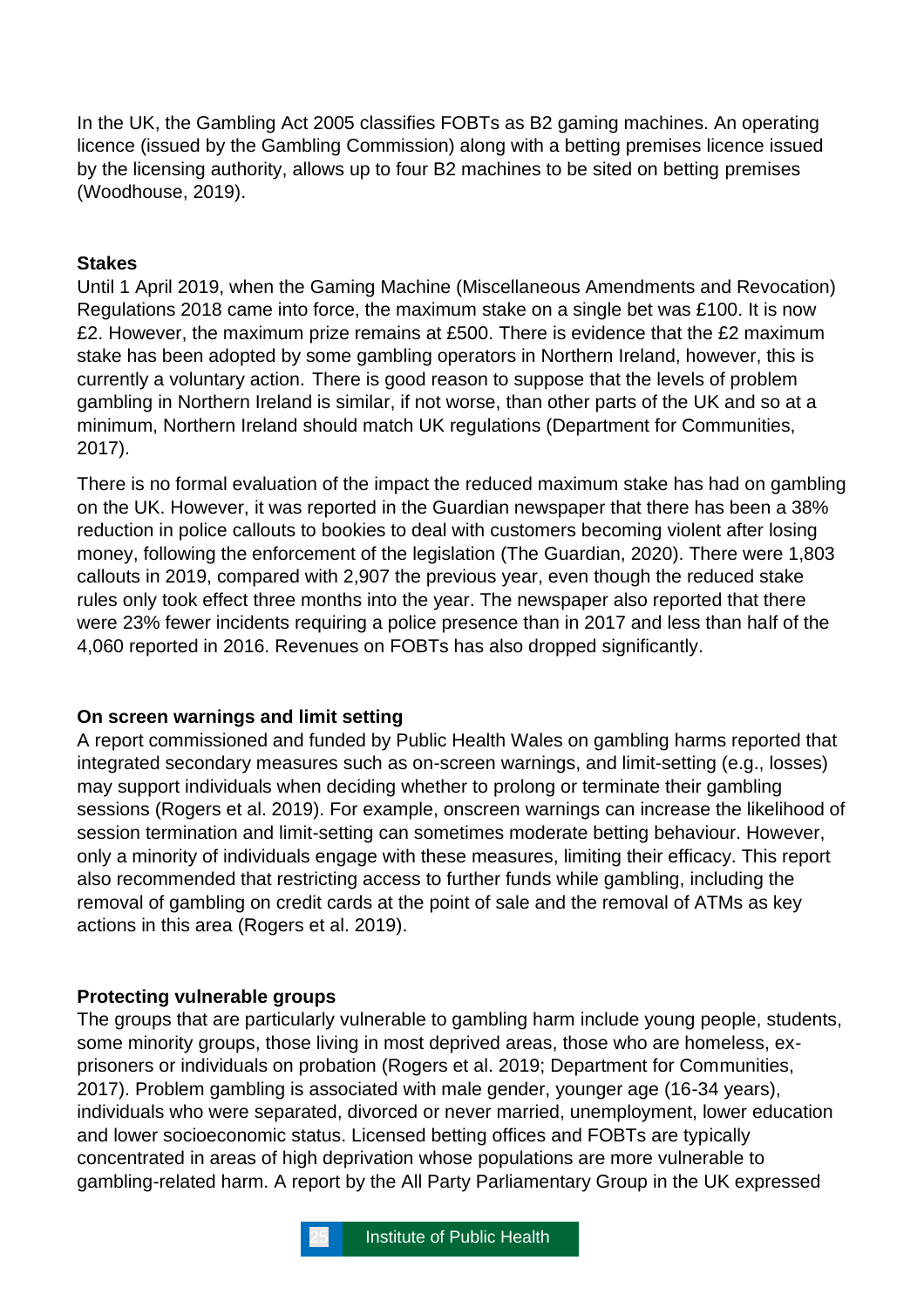particular concern about the potential impact of a higher density of FOBTs in disadvantaged areas where they are already experiencing higher levels of mental ill-health and suicide, violence and money laundering activity (APPG, 2018).

# **Spin speed and minimum cycle time**

In a rapid review of the evidence, we were unable to find relevant studies on spin speed and minimum cycle time in land-based gaming machines. One study from which learning could be applied, examined the speed-of-play in an online roulette game. Currently, UK online casino games are not subject to any limitations on speed-of-play or stakes. This study experimentally investigated the speed-of-play proposal subject to a £2 stake limit, in an online experiment using incentivized payouts based on £4 endowments and a commercial online roulette game, which was slowed-down in one condition to enforce a speed-of-play limit of one spin every 60 seconds. Based on 1002 UK participants (aged 18 and over) in the slowed-down condition there was a credible reduction in the amount of money gambled. This effect occurred via a credible reduction in the mean number of spins which outweighed any potential increases in bet sizes. This reduction in the proportion of money bet occurred despite participants spending more time playing the roulette game in the slowed-down condition. The authors noted that whilst stake limits may serve to primarily reduce expenditure amongst high-spending gamblers, speed-of-play limits may serve to additionally reduce expenditure across all gamblers. At a population-level, speed-of-play limits may be one of the most important benefits of using this intervention as part of a suite of harm reduction interventions (Newall et al, 2022).

# **Recommendations**

- It is not clear within the Gaming Machines Code of Practice how machines are categorised, particularly FOBTs. Also, there is no definition of 'higher prize' and 'lower prize' and what this means in terms of stakes and prizes limits. The Institute would recommend in the first instance that gaming machines are categorised in the same way they are by the Gambling Commission. This would bring consistency across the UK and would allow the Department to follow the Gambling Commission Guidelines in terms of the number and type of gaming machines per location. We would also recommend that the Department consult on proposed minimum stakes and maximum prizes for the different categories of gaming machines.
- We recommend that FOBTs are not legalised in the Northern Ireland. However, if the decision is made to legalise FOBTs, harm reduction measures are essential. We strongly recommend the minimum stake and maximum prize limits currently in place in the UK, are placed on a statutory rather than voluntary footing in Northern Ireland. Whilst this would bring consistency with the rest of the UK,
- The draft Code of Practice defers the decision on the maximum number of gaming machines in certain circumstances to the licensing court or Department for Communities. In order to avoid ambiguity and any misinterpretation of the Code of

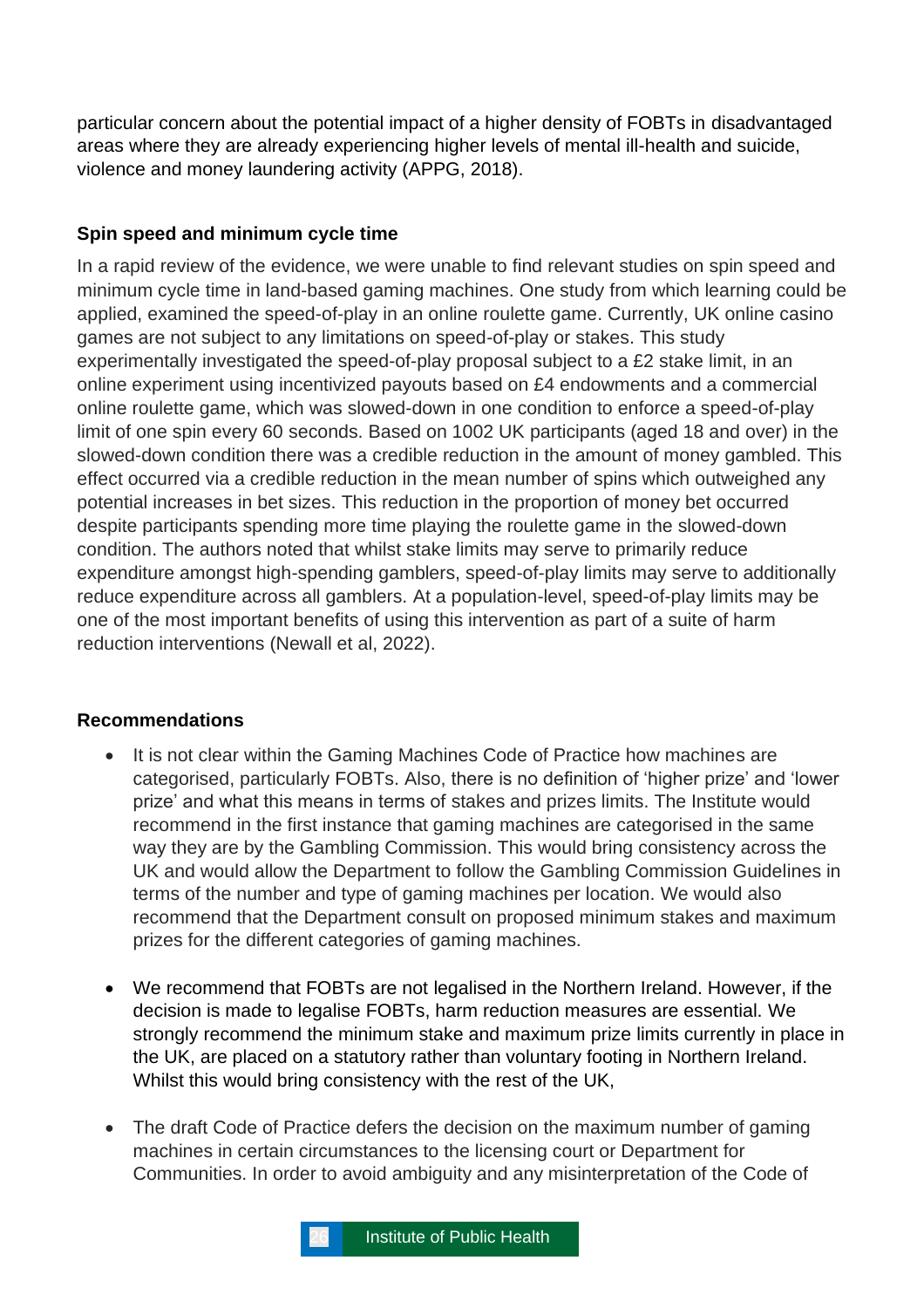Practice, we would strongly recommend the Department sets out strict criteria for the allocation of gaming machines within gambling venues. For example, we would recommend that the Department considers international best practice regarding the number of gaming machine per square metre and the precise location of gaming machines within gambling venues.

- There is a stipulation within the Code of Practice that all employees should be familiar with the Code, but it is not clear how this will be achieved in practice. The Institute would recommend that familiarisation with Codes of Practice is part of all staff training and development.
- It is not clear how strict control over hardware/software will be achieved by manufacturers/suppliers. The Institute recommends that greater clarification is needed in relation to this point. At present it is not clear if this relates to a gambling operator and/or customer or indeed what the purpose of an any such controls are.
- There is a proposal in the Code of Practice that help information is displayed prominently. We would recommend that the Department specifies what is meant by 'prominently' and provides minimum standards for the display of help information.
- We would suggest that the Department provides greater clarity within the Codes of Practice in relation to the minimum cycle time It is not clear in the Codes of Practice what the minimum spin per game is.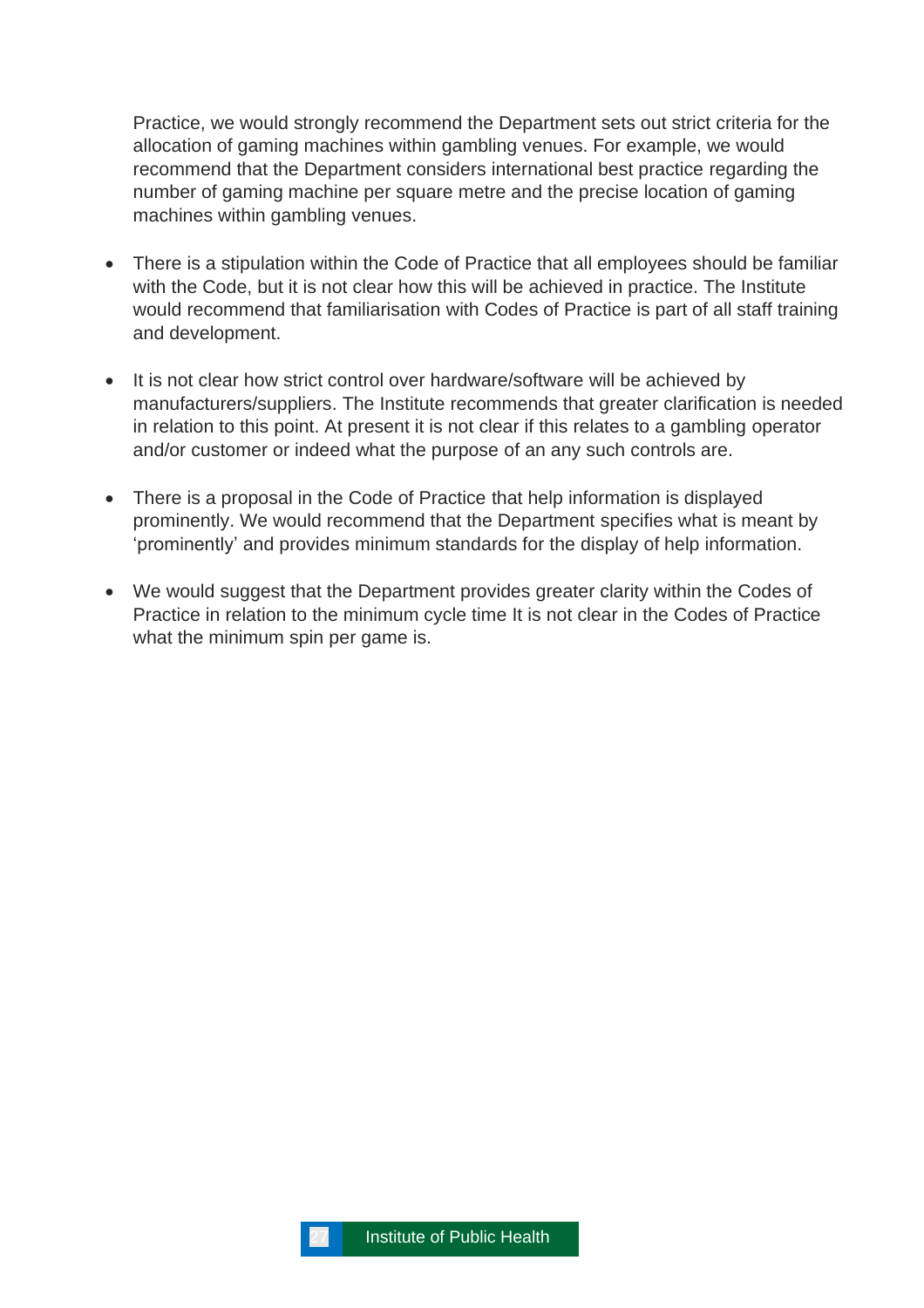# <span id="page-27-0"></span>**Contact details**

For further information on this submission, please contact:

Dr Joanna Purdy Public Health Development Officer Institute of Public Health 6th Floor, City Exchange Gloucester Street Belfast, BT1 4LS Tel: +44 2890 648494 Email: [joanna.purdy@publichealth.ie](mailto:joanna.purdy@publichealth.ie)

Dr Helen McAvoy Director of Policy Institute of Public Health in Ireland 700 South Circular Road Dublin 8, D08 NH90 Tel: +353 1 478 6300 Email: [helen.mcavoy@publichealth.ie](mailto:helen.mcavoy@publichealth.ie)

Suzanne Costello Chief Executive Institute of Public Health in Ireland 700 South Circular Road Dublin 8, D08 NH90 Tel: +353 1 478 6300 Email: **[suzanne.costello@publichealth.ie](mailto:suzanne.costello@publichealth.ie)**

#### **Acknowledgements**

We wish to acknowledge the input of Dr Heather Wardle in providing external advisory support on this response.

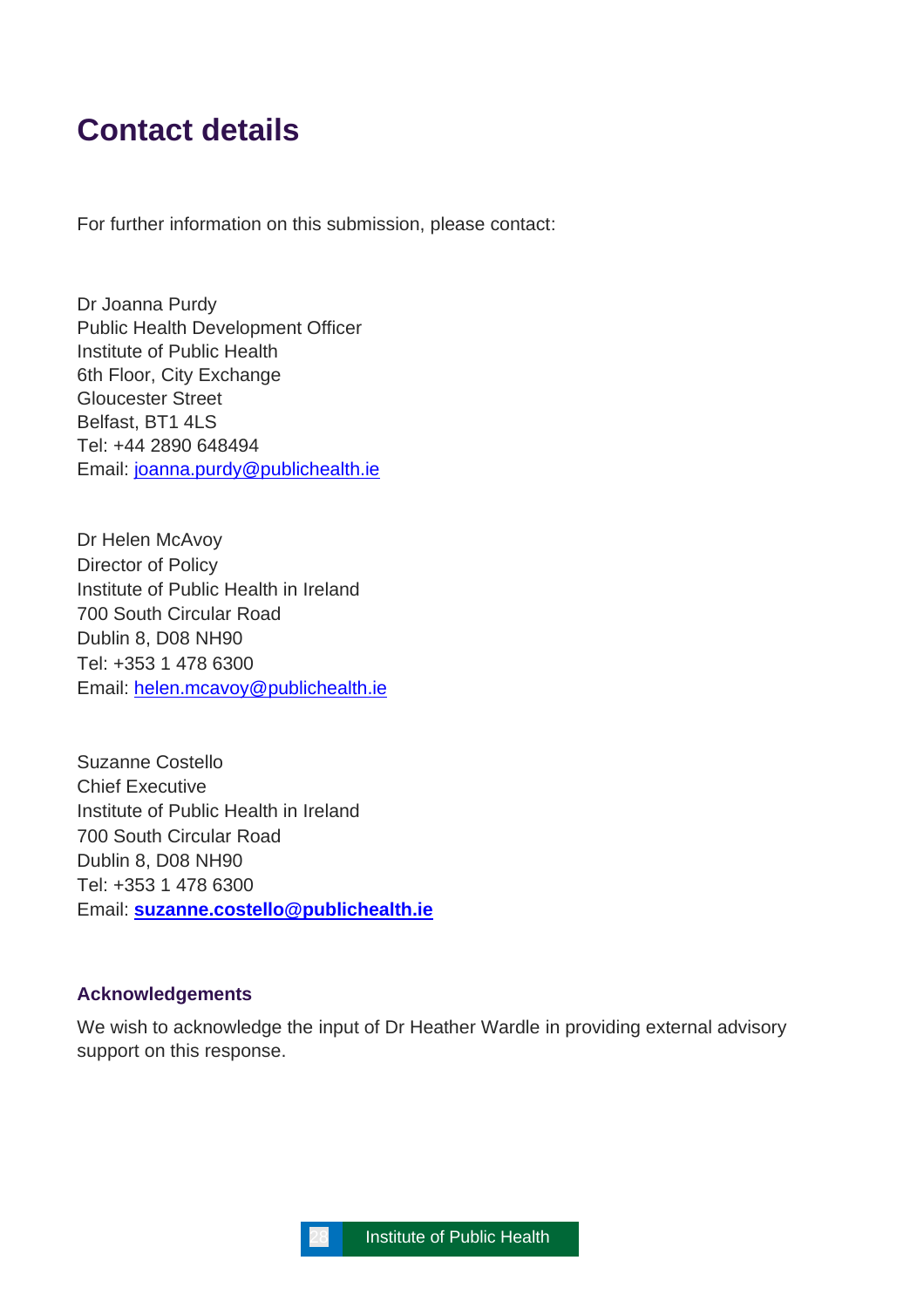# <span id="page-28-0"></span>**References**

All Party Parliamentary Group (APPG) (2018) Report from the Fixed Odds Betting Terminals All Party Parliamentary Group Inquiry into the Implementation of the £2 Stake Reduction. Available at: [http://www.grh-appg.com/wp-content/uploads/2018/11/This-inquiry-has-now](http://www.grh-appg.com/wp-content/uploads/2018/11/This-inquiry-has-now-concluded.-Click-here-to-download-a-copy-of-the-APPG%E2%80%99s-findings..pdf)[concluded.-Click-here-to-download-a-copy-of-the-APPG%E2%80%99s-findings..pdf](http://www.grh-appg.com/wp-content/uploads/2018/11/This-inquiry-has-now-concluded.-Click-here-to-download-a-copy-of-the-APPG%E2%80%99s-findings..pdf)

Astbury G, Wardle H (2016). Examining the effect of proximity and concentration of B2 machines to gambling play. London: The Responsible Gambling Trust.

Blaszczynski A, Parke A, Parke J, Rigbye J (2014) Operator-based approaches to harm minimisation in gambling: summary, review and future directions. London: The Responsible Gambling Trust.

Chambers T (2020). Alcohol sponsorship and esports: reinforcing the need for legislative restrictions on alcohol sponsorship. Alcohol and alcoholism,55(2):144-6.

Department for Communities (2017) 2016 Northern Ireland Gambling Prevalence Survey. Belfast. Available at: [https://www.communities](https://www.communities-ni.gov.uk/sites/default/files/publications/communities/2016-ni-gambling-prevalence-survey-main-report.pdf)[ni.gov.uk/sites/default/files/publications/communities/2016-ni-gambling-prevalence-survey](https://www.communities-ni.gov.uk/sites/default/files/publications/communities/2016-ni-gambling-prevalence-survey-main-report.pdf)[main-report.pdf](https://www.communities-ni.gov.uk/sites/default/files/publications/communities/2016-ni-gambling-prevalence-survey-main-report.pdf)

Department of Health and Charted Trading Standards Institute (2015). Guidance on the display and pricing of tobacco products in England, for tobacco retailers and enforcement officers. Available at: [https://www.businesscompanion.info/sites/default/files/Tobacco-and](https://www.businesscompanion.info/sites/default/files/Tobacco-and-nicotine-inhaling-products-E-DH-GUIDANCE-APR15.pdf)[nicotine-inhaling-products-E-DH-GUIDANCE-APR15.pdf](https://www.businesscompanion.info/sites/default/files/Tobacco-and-nicotine-inhaling-products-E-DH-GUIDANCE-APR15.pdf)

Department of Internal Affairs (2015) Mystery Shopper 2014 Project Summary. Available at: [https://www.dia.govt.nz/diawebsite.nsf/wpg\\_URL/Services-Casino-and-Non-Casino-Gaming-](https://www.dia.govt.nz/diawebsite.nsf/wpg_URL/Services-Casino-and-Non-Casino-Gaming-Mystery-Shopper-campaign#one)[Mystery-Shopper-campaign#one](https://www.dia.govt.nz/diawebsite.nsf/wpg_URL/Services-Casino-and-Non-Casino-Gaming-Mystery-Shopper-campaign#one)

Department of Internal Affairs (2017). Sector report: Gaming machine mystery shopper exercise results June 2017. Available at: [https://www.dia.govt.nz/diawebsite.nsf/Files/Mystery-shopper-sector-wide-report-](https://www.dia.govt.nz/diawebsite.nsf/Files/Mystery-shopper-sector-wide-report-2017/$file/Mystery-shopper-sector-wide-report-2017.pdf)[2017/\\$file/Mystery-shopper-sector-wide-report-2017.pdf](https://www.dia.govt.nz/diawebsite.nsf/Files/Mystery-shopper-sector-wide-report-2017/$file/Mystery-shopper-sector-wide-report-2017.pdf)

Department for Justice (2021) General Scheme of the Gambling Regulation Bill. Available at: [https://www.justice.ie/en/JELR/General-Scheme-of-the-Gambling-Regulation-](https://www.justice.ie/en/JELR/General-Scheme-of-the-Gambling-Regulation-Bill.pdf/Files/General-Scheme-of-the-Gambling-Regulation-Bill.pdf)[Bill.pdf/Files/General-Scheme-of-the-Gambling-Regulation-Bill.pdf](https://www.justice.ie/en/JELR/General-Scheme-of-the-Gambling-Regulation-Bill.pdf/Files/General-Scheme-of-the-Gambling-Regulation-Bill.pdf)

Department of Internal Affairs New Zealand (2015). Gambling Fact Sheet #32: Problem Gambling Awareness Training [online]. Available at: [https://www.dia.govt.nz/diawebsite.nsf/Files/Gambling-Fact-Sheets-](https://www.dia.govt.nz/diawebsite.nsf/Files/Gambling-Fact-Sheets-Aug2015/$file/FactSheet32-Aug2015.pdf)[Aug2015/\\$file/FactSheet32-Aug2015.pdf](https://www.dia.govt.nz/diawebsite.nsf/Files/Gambling-Fact-Sheets-Aug2015/$file/FactSheet32-Aug2015.pdf)

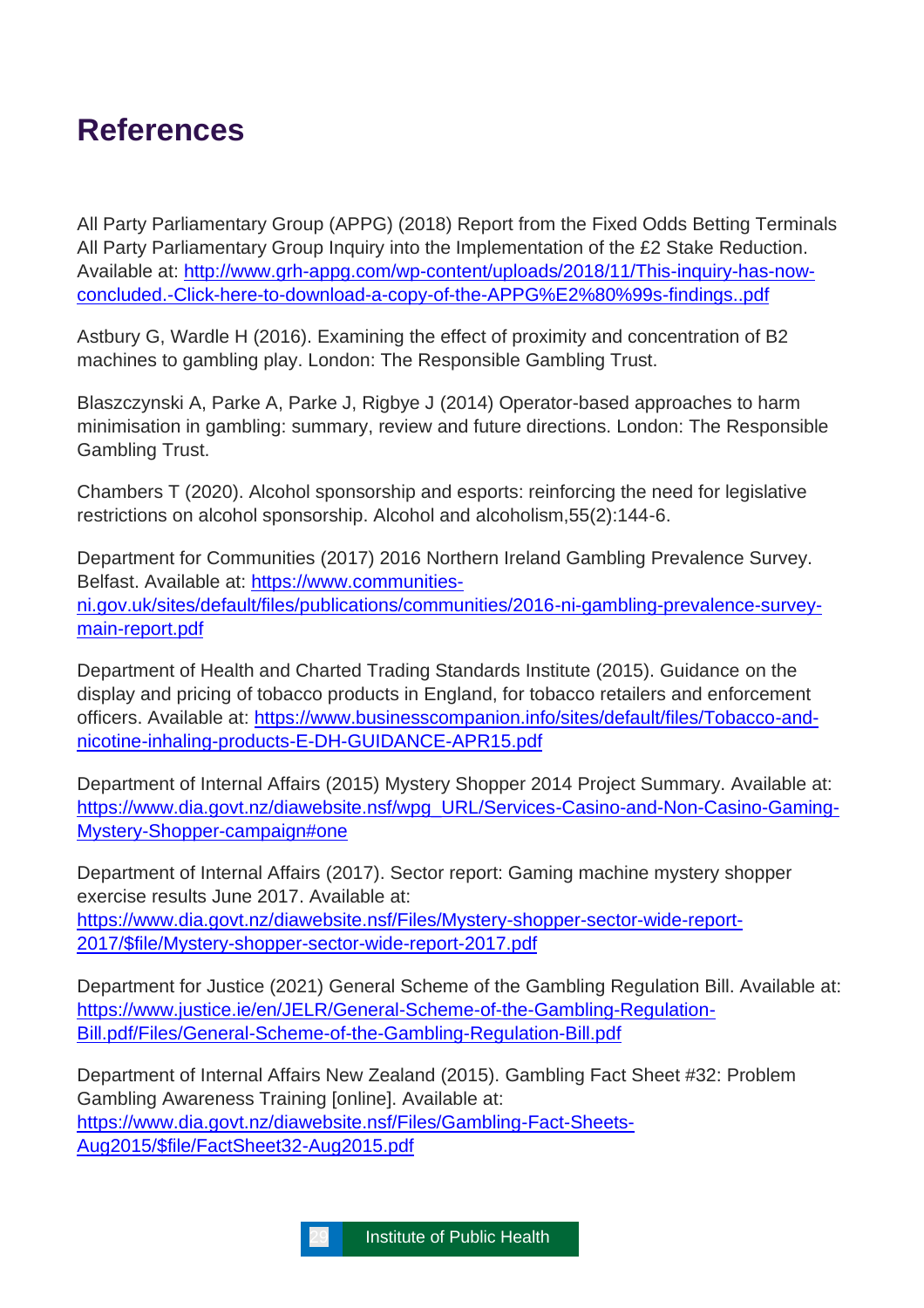Fitch, A. (2018). This year in esports: Investments, sponsorships and deals in 2018. Available from: https://esportsinsider.com/2018/12/this-year-in-esports-2018-roundup/

Gainsbury SM, Abarbanel B, Blaszczynski A (2017). Game on: Comparison of demographic profiles, consumption behaviors, and gambling site selection criteria of esports and sports bettors. Gaming Law Review, 21(8):575-87.

Gainsbury SM (2014). Review of self-exclusion from gambling venues as an intervention for problem gambling. Journal of Gambling Studies, 30(2):229-51.

Gambling Commission. Codes of Practice [online]. Available at: <https://www.gamblingcommission.gov.uk/authorities/codes-of-practice/1>

Gambling Commission (2021a). Guidance to licensing authorities: Codes of Practice [online]. Available at : [https://www.gamblingcommission.gov.uk/guidance/guidance-to-licensing](https://www.gamblingcommission.gov.uk/guidance/guidance-to-licensing-authorities/part-1-codes-of-practice)[authorities/part-1-codes-of-practice](https://www.gamblingcommission.gov.uk/guidance/guidance-to-licensing-authorities/part-1-codes-of-practice)

Gambling Commission (2021b). Consultation Response: Online games design and reverse withdrawals [online]. Available at: [https://www.gamblingcommission.gov.uk/consultation](https://www.gamblingcommission.gov.uk/consultation-response/online-games-design-and-reverse-withdrawals/ogdrw-prohibition-of-reverse-withdrawals-for-all-remote-operators)[response/online-games-design-and-reverse-withdrawals/ogdrw-prohibition-of-reverse](https://www.gamblingcommission.gov.uk/consultation-response/online-games-design-and-reverse-withdrawals/ogdrw-prohibition-of-reverse-withdrawals-for-all-remote-operators)[withdrawals-for-all-remote-operators](https://www.gamblingcommission.gov.uk/consultation-response/online-games-design-and-reverse-withdrawals/ogdrw-prohibition-of-reverse-withdrawals-for-all-remote-operators)

Gambling Commission (2019) Young People and Gambling Survey 2019. A research study among 11-16 year olds in Great Britain. Available at: <https://www.gamblingcommission.gov.uk/PDF/Young-People-GamblingReport-2019.pdf>

Gambling Commission (2015) Test purchasing and age verification toolkit. Available at: [https://www.gamblingcommission.](https://www.gamblingcommission/)gov.uk/for-licensing-authorities/Licensing-authoritytoolkit/Testpurchasing-and-age-verification-toolkit.aspx

Hing N, Russell AM, Gainsbury SM, Blaszczynski A (2015). Characteristics and help-seeking behaviors of internet gamblers based on most problematic mode of gambling. Journal of Medical Internet Research, 17(1).

House of Commons (2019) 30 September 2019. Volume 664. Available at: https://hansard.parliament.uk/Commons/2019-09-30/debates/B22D690D-2EEA-4D12- A62B5CF297757D56/NorthernIreland(ExecutiveFormationEtc)Act2019Section4

Institute of Public Health (2020). The Institute of Public Health response to the All Party Group on Reducing Harm Related to Gambling - Inquiry into Regulation of Gambling in Northern Ireland. Dublin: Institute of Public Health.

Institute of Public Health (2021a). Consultation response: Northern Ireland Draft Mental Health Strategy 2021-2031 [online]. Available at: [https://publichealth.ie/consultation](https://publichealth.ie/consultation-response-northern-ireland-draft-mental-health-strategy-2021-2031/)[response-northern-ireland-draft-mental-health-strategy-2021-2031/](https://publichealth.ie/consultation-response-northern-ireland-draft-mental-health-strategy-2021-2031/)

Institute of Public Health (2021b). Consultation response: New Strategy for Sport and Physical Activity for Northern Ireland [online]. Available at: [https://publichealth.ie/consultation-](https://publichealth.ie/consultation-response-new-strategy-for-sport-and-physical-activity-for-northern-ireland/)

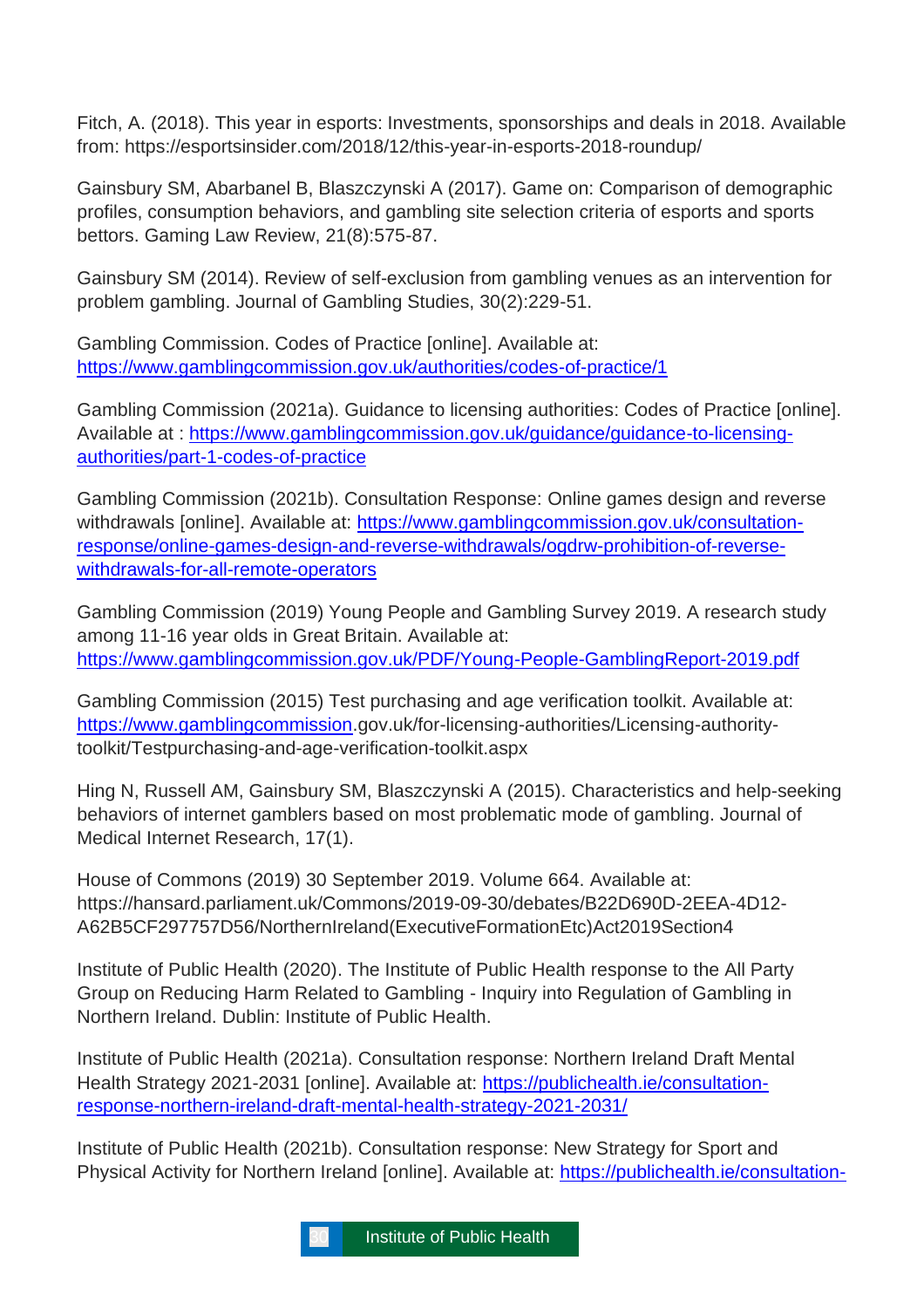## [response-new-strategy-for-sport-and-physical-activity-for-northern-ireland/](https://publichealth.ie/consultation-response-new-strategy-for-sport-and-physical-activity-for-northern-ireland/)

Kotter R, Kräplin A, Pittig A, Bühringer G (2019). A systematic review of land-based selfexclusion programs: demographics, Gambling Behavior, Gambling Problems, Mental Symptoms, and Mental Health. Journal of gambling studies, 35(2):367-94.

Newall P W, Weiss-Cohen L, Singmann H, Boyce W P, Walasek L and Rockloff M J. (2021). A speed-of-play limit reduces gambling expenditure in an online roulette game: Results of an online experiment. Addictive behaviors, p.107229. Available at: <https://www.sciencedirect.com/science/article/pii/S0306460321004147>

Northern Ireland Assembly Committee for Communities (2021). Betting, Gaming, Lotteries and Amusements (Amendment) Bill: Institute of Public Health; Public Health Agency. Belfast: Northern Ireland Assembly.

O'Neill S, Rooney N. Mental health in Northern Ireland: an urgent situation. Lancet Psychiatry. 2018;5(12):965-6.

Planzer S, Gray HM, Shaffer HJ (2014). Associations between national gambling policies and disordered gambling prevalence rates within Europe. International Journal of Law and Psychiatry, 37(2):217-29.

Quilty L C, Robinson J, and Blaszczynski, A. (2015). Responsible gambling training in Ontario casinos: Employee attitudes and experience**.** International Gambling Studies, 15(3), 361–376.<https://doi.org/10.1080/14459795.2015.1056206>

Responsible Gambling Strategy Board (2018) Children, young people and gambling: A case for action. Available at:

[https://assets.ctfassets.net/j16ev64qyf6l/3VqKHMQz7PfWB3Sf0Ly3bK/3cd90e120d1fced3b0](https://assets.ctfassets.net/j16ev64qyf6l/3VqKHMQz7PfWB3Sf0Ly3bK/3cd90e120d1fced3b008555a16f7ba56/Gambling-and-children-and-young-people-2018.pdf) [08555a16f7ba56/Gambling-and-children-and-young-people-2018.pdf](https://assets.ctfassets.net/j16ev64qyf6l/3VqKHMQz7PfWB3Sf0Ly3bK/3cd90e120d1fced3b008555a16f7ba56/Gambling-and-children-and-young-people-2018.pdf)

Rogers RD, Wardle H, Sharp CA, Dymond S, Davies TJ, Hughes K, Astbury G (2019) Framing a public health approach to gambling harms in Wales: Challenges and opportunities. Bangor University.

Ronzitti S, Soldini E, Lutri V, Smith N, Clerici M, Bowden-Jones H (2016). Types of gambling and levels of harm: A UK study to assess severity of presentation in a treatment-seeking population. Journal of Behavioral Addictions, 5(3):439-47.

Royal Society for Public Health (2019) Skins in the Game A high-stakes relationship between gambling and young people's health and wellbeing? Available at: <https://www.rsph.org.uk/static/uploaded/be3b9ba8-ea4d403c-a1cee2ec75dcefe7.pdf>

Sharman S, Murphy R, Turner JJ, Roberts A (2019). Trends and patterns in UK treatment seeking gamblers: 2000–2015. Addictive behaviors, 89:51-6.